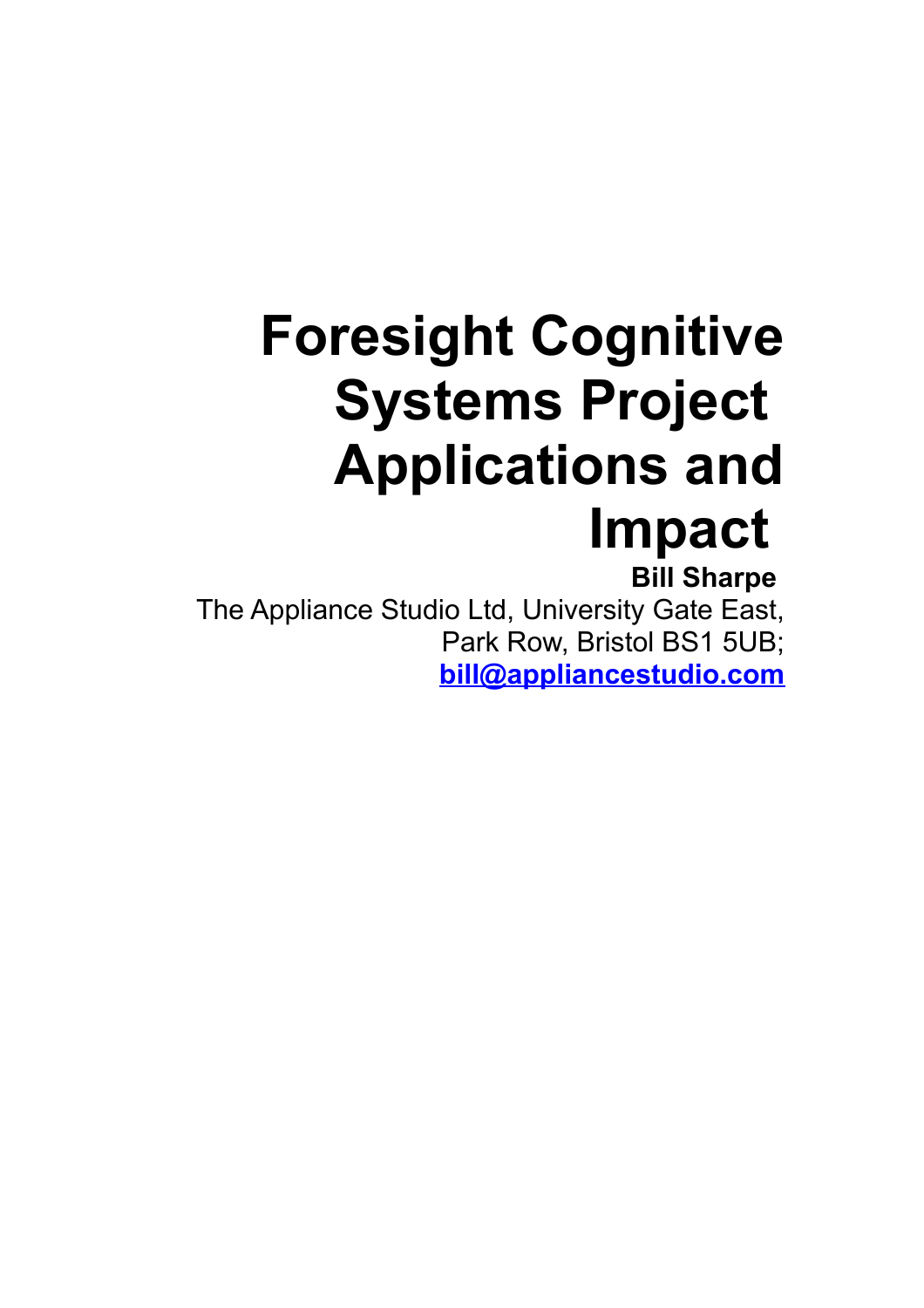### **Contents**

- Scope, Purpose & Methodology
- Part 1 Setting the scene
- What are Cognitive Systems?
- The Biological Computer and the Artificial Brain
- Characteristic Capabilities
- Motivations
- Part 2 Applications and Societal Impact
- Business
- The Ambient Web
- Commercialisation concerns
- Two Perspectives on the Ambient Web
- Embodied Cognition Robots and Smart Things
- Health, Well-being & Performance
- Transport
- Sociable Technologies: Arts, Entertainment and Companions
- Education
- Military
- Part 3 Wider View
- Acknowledgements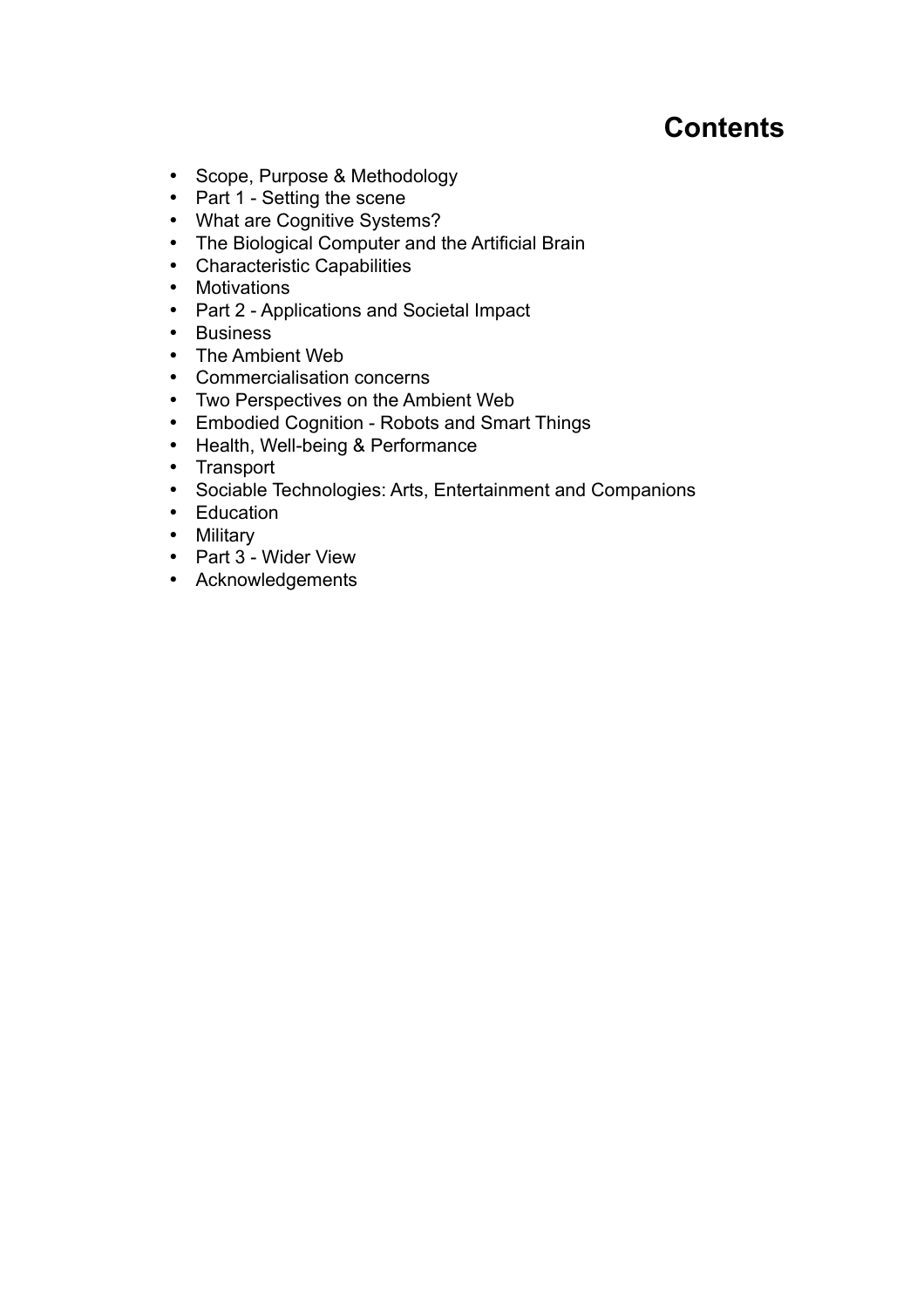### **Scope, Purpose & Methodology**

This report has been commissioned by Dr John M Taylor as a contribution to the work of the Cognitive Systems Foresight Project. The Cognitive Systems Foresight project goal is:

*To produce a vision of future developments in cognitive systems through an exploitation of recent advances in life sciences, physical sciences and related fields.* 

The project aims to build a point of view for policy making that balances insights from three key sources:

- Scientific insights: Life sciences, physical sciences
- How do we understand cognitive systems how do they function and achieve the effects thatthey do?
- Systems/engineering/technology
- What sorts of systems and applications will emerge as major applications of the emergingscience - what areas will bring user value and economic activity together?
- Social insights
- How will new application areas be received in the broad community will they pose particularchallenges that demand public policy responses?

The project aims to build an understanding oriented towards the 10-20 year planning horizon. Reports have been commissioned to build up the point of view on scientific insights.

This purpose of this report is to support the project in building up a point of view on applications, systems, and social issues, and to stimulate debate at the IAC conference in Bristol, Sept 2003.

The report has been built up quite quickly, with only very limited opportunity for interaction with domain experts. It should therefore be seen not as an attempt to be comprehensive, but more as an initial point of view from the perspective of the author to stimulate further, more rigorous investigation and debate by the community as a whole. The document is intended to a be a resource to help develop that debate by providing links into the many streams of activity already underway, so there is a bias towards quoting from, and linking to, representative work that can be found on the Web.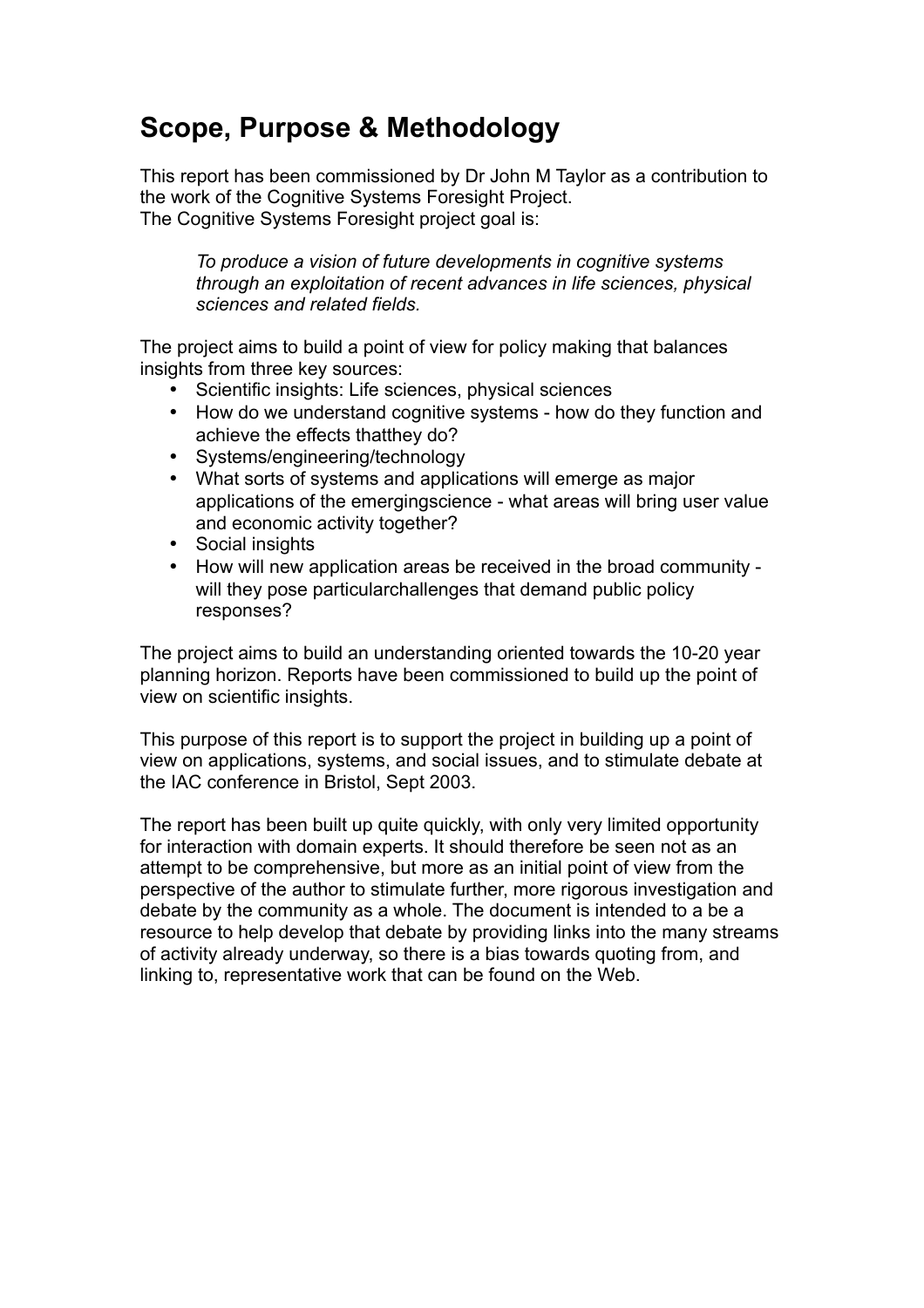## **Part 1 - Setting the scene**

### **What are Cognitive Systems?**

Cognitive systems are ones that sense, act, think, feel, communicate, learn and evolve. These are capabilities that we see in many forms in living organisms around us; the natural world shows us how systems as different as a colony of ants or a human brain can achieve sophisticated adaptive behaviours. Until recently we would not have used use such terms to describe artificial systems, but as computing power grows, and pervades more and more things, we find a growing convergence of interests and vocabulary between the understanding of natural cognitive systems and the emerging opportunities and challenges of building 'smart things.'

By definition therefore, the field of cognitive systems involves the interplay of interests and outcomes across the life sciences, physical sciences, and real world engineering. If you are a life scientist then you want to know just precisely how the naturally occurring systems work, and perhaps how to fix any problems they may develop. If you are a physical scientist or engineer, then you are trying to build and understand new things and the naturally occurring cognitive systems are a source of inspiration and challenge - you might want to find out how to do what they do, interact with them, simulate or enhance them, or to beat them at their own game.

In this part of the report, the intent is to provide some overall context for discussing this interplay of interests between natural and artificial cognitive systems, and to underpin the discussion of applications. There are three sections:

- The Biological Computer and the Artificial Brain Basic parameters of brains and computers that explain why the next 30 years are a defining time for the field;
- Characteristic Capabilities A high level description of what a cognitive system is, at least for the purposes of this report;
- Motivations A taxonomy of the variety of motivations and interests that may all be regarded as lying within the field of Cognitive Systems, and hence within the scope of this report.

### **The Biological Computer and the Artificial Brain Hofstadter's Law**

*It always takes longer than you expect, even when you take into account Hofstadter's Law.*  Douglas Hofstadter, GATdel, Escher, Bach, chapter 5, 1979

How powerful is the human brain, and how should we compare it with the power of a computer? How much computational power do you need to drive a car, to recognise a terrorist, to speak and comprehend fluently? How powerful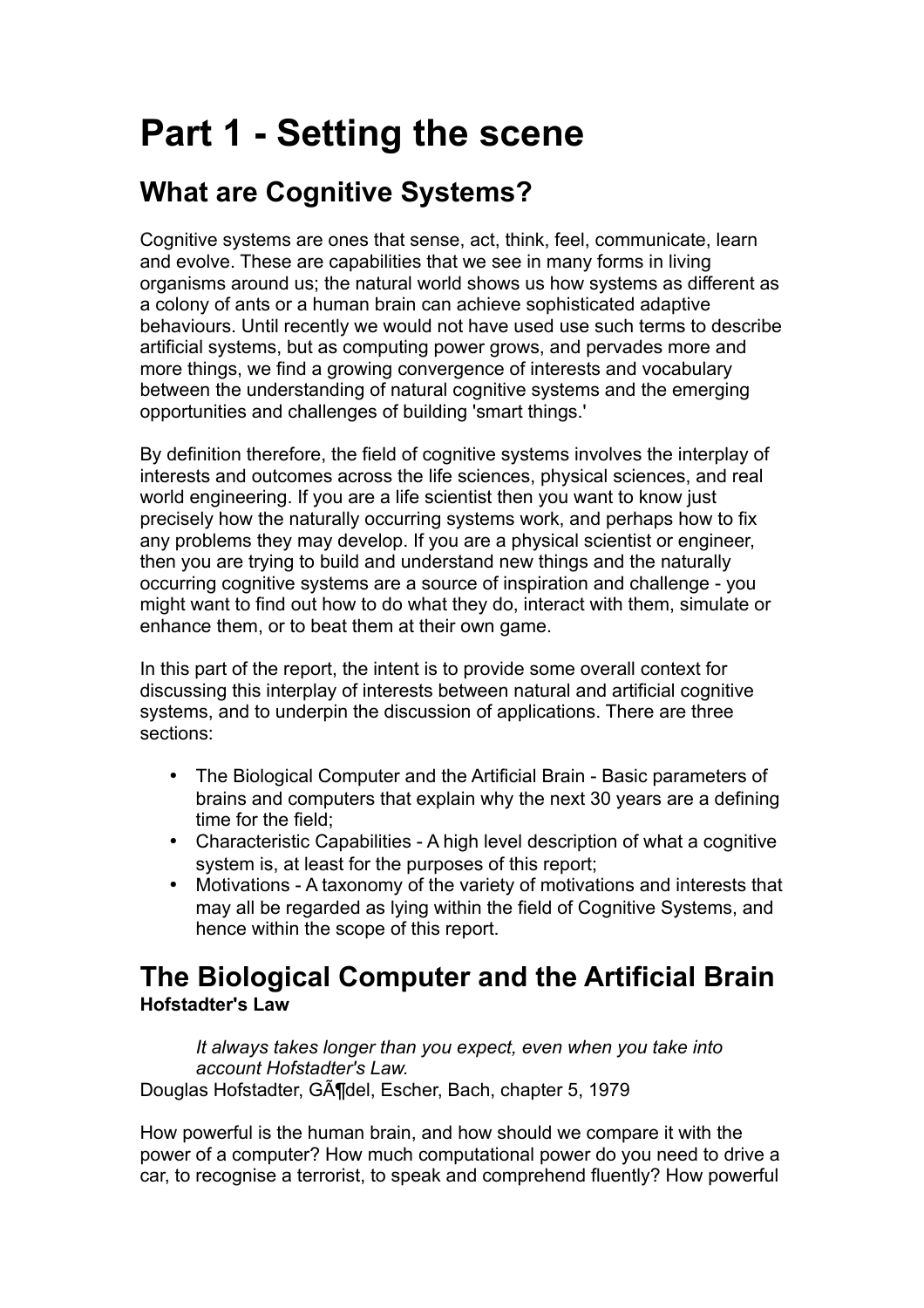are different animal brains? For example, how powerful is the brain of an insect - what is it good at, how does it do it, and can we build things that work that way? Would it be good if we could? These questions are fundamental to assessing the rate at which new applications of cognitive systems will appear, and we are still a long way from having the answers. At present we can build our roadmaps and predictions around key observations:

- We have a massive information explosion about how natural nervous systems work at the micro or macro level - but this doesn't yet answer the simple question of how they work. All that we can be confident of is that they are very different from digital computers;
- Doing orders of magnitude comparisons of raw power suggests that cheap pervasive computing power will come within the range of humans over the coming 30 years, and certainly overtake simpler creatures before then;
- Many areas of natural cognitive performance may be superseded by artificial systems once we get within appropriate performance bands even though they do things differently. Many of the apparently hard things (like chess) will turn out to be easy;
- There will be areas of natural performance that prove surprisingly resistant to artificial emulation. Many of the apparently easy things (like getting around in the world) will turn out to be very hard.

Von Neumann provided fundamental arguments for making the comparison in computing power between computers and brains and was one of the first to attempt to make specific estimates of human power in computational terms. The basic approach is to compare power in terms of number of computations per second based on an abstract equivalence of different underlying architectures. A recent example of this calculation puts the upper bound of human brainpower at around 2 x 1016 calculations per sec:

*Ralph Merkle, Foresight Update No 6, Foresight Institute, 1989* Number of synapses =  $10^{15}$ Operations per sec = 10 Synapse operations per sec =  $10^{16}$ 

To put this in perspective - if we assume that computational power will continue to grow according to Moore's law then in 2030 you will be able to buy a ^£1000 PC that computes at around 10<sup>16</sup> instructions/sec. How should we use such calculations in the predicting the future of cognitive systems? Optimistic commentators (see for example [www.kurzweilai.net\)](http://www.foresight.gov.uk/OurWork/CompletedProjects/Cognitive/Docs/2_Part_1.asp) draw the conclusion that there are no conceptual or practical barriers that will prevent artificial cognitive systems reaching and superseding the capabilities of the human brain on roughly the same timescale that is suggested by this basic comparison of power.

However, there is consensus in the research community that it is fundamentally simplistic to use this simple power comparison to draw any general conclusions about computers matching brains. At present we lack the most basic understanding of many aspects of the performance of neural systems. We already know such things as neural architecture, the firing rates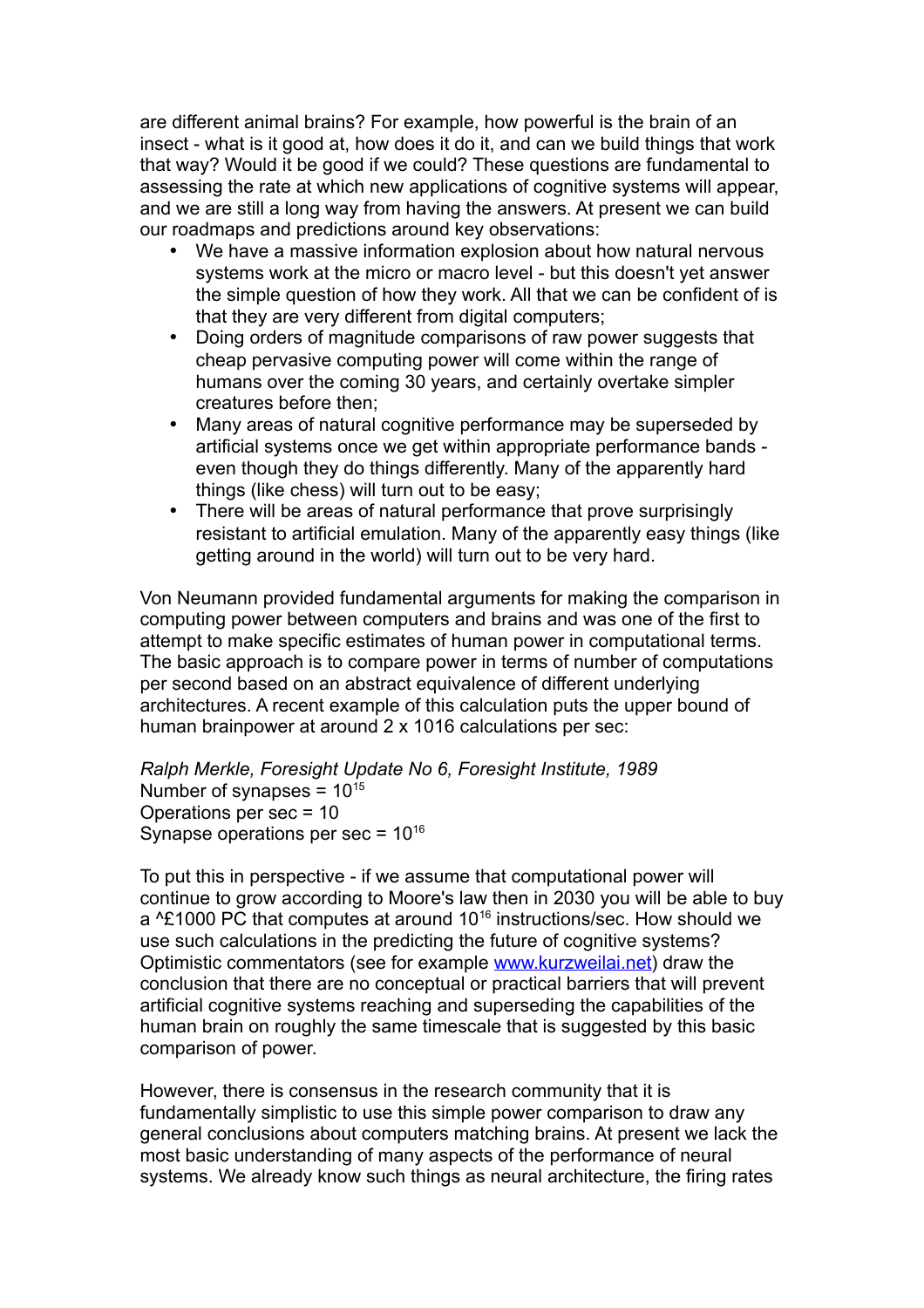of different kinds of cells, and the spatial distribution of the many distinct types of synaptic inputs. These include the global and site-specific effects of neurotransmitters. Advances in molecular neuroscience are teaching us more everyday about signal transduction pathways, gene activation and proteins synthesis in the brain. So, even if (a big if) we were to find a way to match the physical structure of certain networks of the brain, we are likely to find that there are whole dimensions of performance still to be understood before we can reach the same type of power.

Even supposing that we have matched the basic computational power of natural nervous systems, then we are still at the very early stages of understanding the architecture that will turn 10<sup>16</sup> instructions/sec into the extraordinary range, diversity and adaptability of performance of the cognitive systems we see around us - after all, we already have a lot more than that computing power available to us now in grid networks, but apart from a few high profile specialised tasks such as chess playing we are still a very long way from knowing how to put it together into high level cognitive performance.

However, even with all these caveats, we are already in a very different situation than we have ever had before. This is because it is reasonable to suppose that computing power is coming within reach of natural cognitive systems of interesting power, and that therefore we will be tackling problems of the organisation and architecture of cognitive systems knowing that we have the basic engine power required - this may allow what we might think of as a 'Cambrian explosion' of new systems and applications. From the perspective of discussing the evolution of cognitive systems applications, the most important change ahead is that the development of cognitive systems will be part of a diversification of computing into many lines of development each serving as a focus for huge areas of commercial and societal investment. An essential aspect of Moore's law is that it is a self-fulfilling prophecy - it is an agenda that the industry commits itself to, and thereby marshals the resources needed for its achievement. While this continues to generate smaller, faster, cheaper computing power, it is being progressively coupled with other technologies and specialised into new branches of technology. Each branch then becomes a new focus of societal development harnessing resources from research, industry, and society at large.

Robotics is a major example of a cognitive systems 'branch'. The overall tree may look something like the following diagram: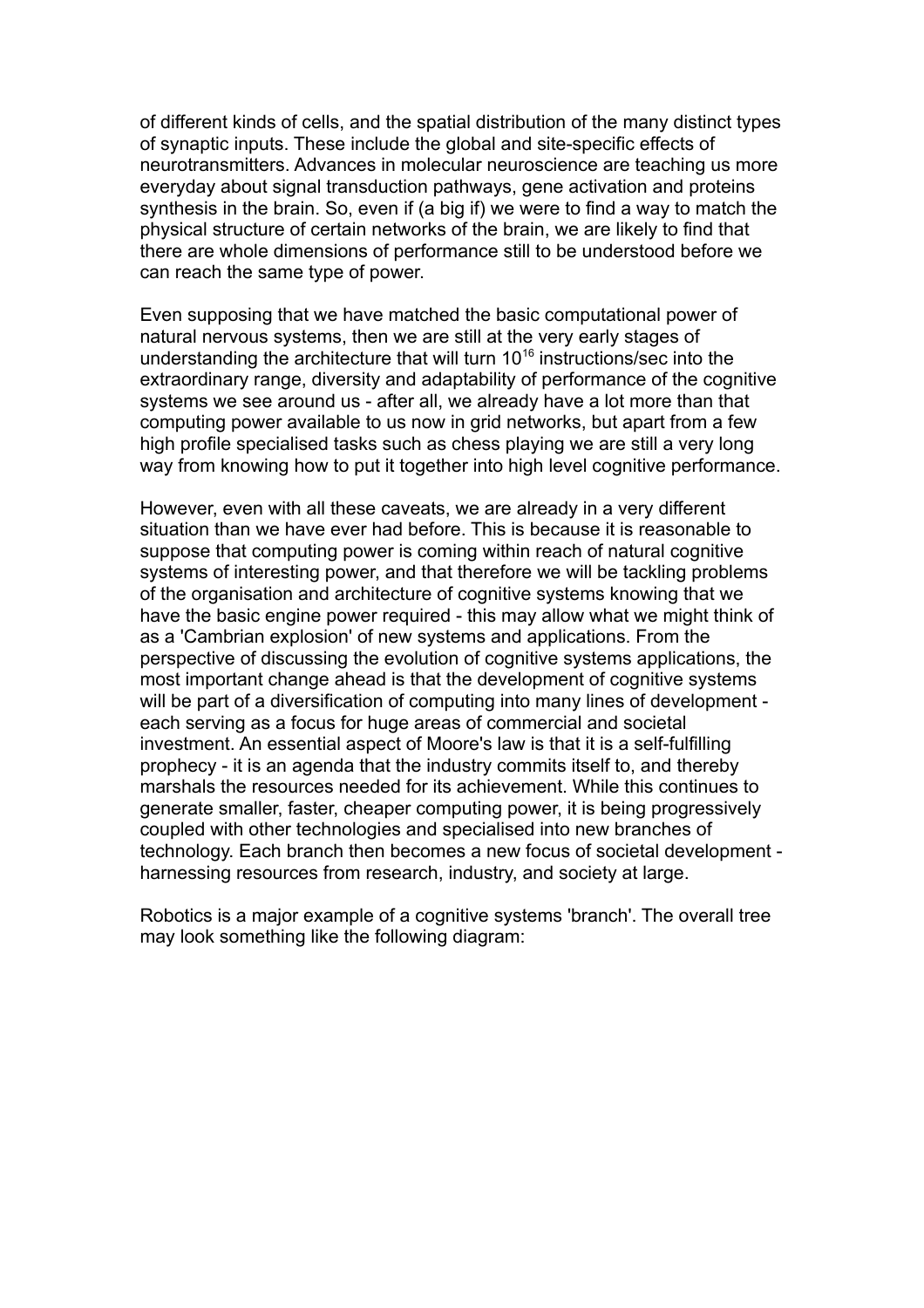

However, while this structure looks reasonable, we cannot yet predict with any confidence the 'shape of things to come'. As stated above, we currently lack a good characterisation of how natural cognitive systems work, so we have no straightforward way to predict progress on higher-level capabilities in terms of fundamental computing power. However the remaining sections will attempt to provide an overview of how fundamental work on cognitive capabilities will relate to these various branches.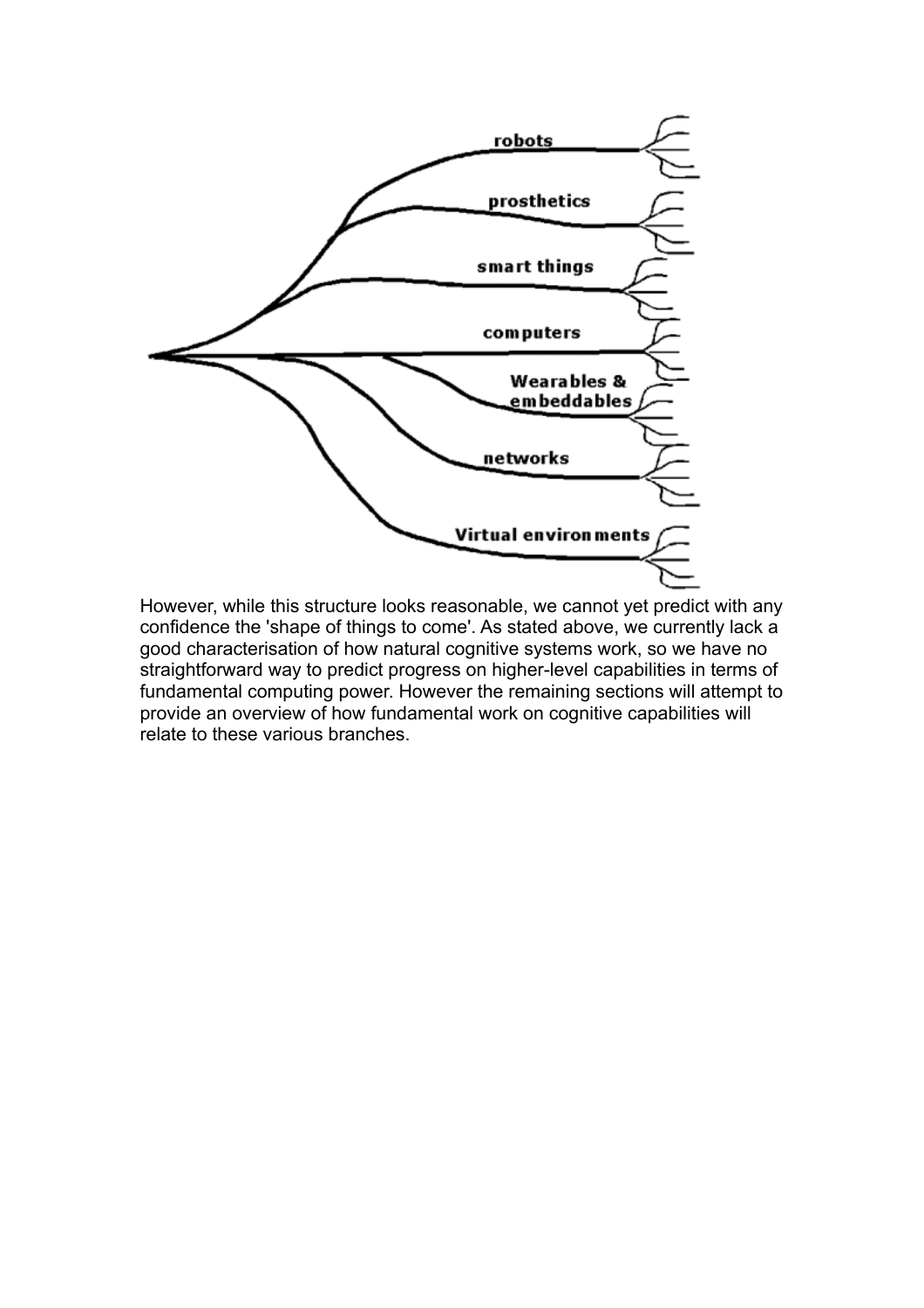### **Characteristic Capabilities**

A constructive way of thinking about how cognitive systems is to characterise them in terms of short list of high-level capabilities. These include capabilities that we see throughout the animal kingdom and that we would like to both understand in their natural state and to give to artificial systems. They also include abilities that are specific to humans, such as language and speech.

#### **Sense and perceive**

If things are going to behave usefully then the first step is that they should connect with what is going on around them. We already take this for granted in many simple things around us, such as the thermostat that controls our central heating, or traffic lights that detect arriving traffic. Sensors are developing rapidly in every modality - sight, hearing, touch, pressure, balance, orientation. At higher levels we are learning how to realise sophisticated perception of scenes and objects within them, and link these to different sorts of action. At low levels we are understanding how insects and simple creatures use algorithms we can copy for such things as landing, and avoiding looming objects. At high levels we can start to endow machines with sophisticated object level recognition of their environment.

Where the task of sensation and perception gets difficult is when we seek to fuse information from different senses, or to categorise sensory information in a knowledge-based way. How do we move from systems that that see that an object is round, can tell that it can be held in a hand, realise that it is not very heavy through to classifying such a perceived object as a 'cup'?

#### **Act**

Automation is almost the defining word of the industrial revolution and a dominant theme of IT application. Yet we are still only at the early stages of giving to machines the variety of flexibility of action that we see in the natural world:

- Balance on two legs, walk, run and jump;
- Pick things up, handle soft and flexible things;
- Play the piano;
- Climb a tree;

There is a growing understanding in the life sciences of how closely related perception and action are, and how understanding of the one can inform the other.

#### **Think: recognise, recall, compare, reason, decide, plan,**

Where computers excel today is in handling symbols, media, and anything that can be given a formal symbolic description. What they find hard are the everyday sorts of reasoning that we think of as 'common sense', and such everyday skills as getting about without bumping into things or getting lost: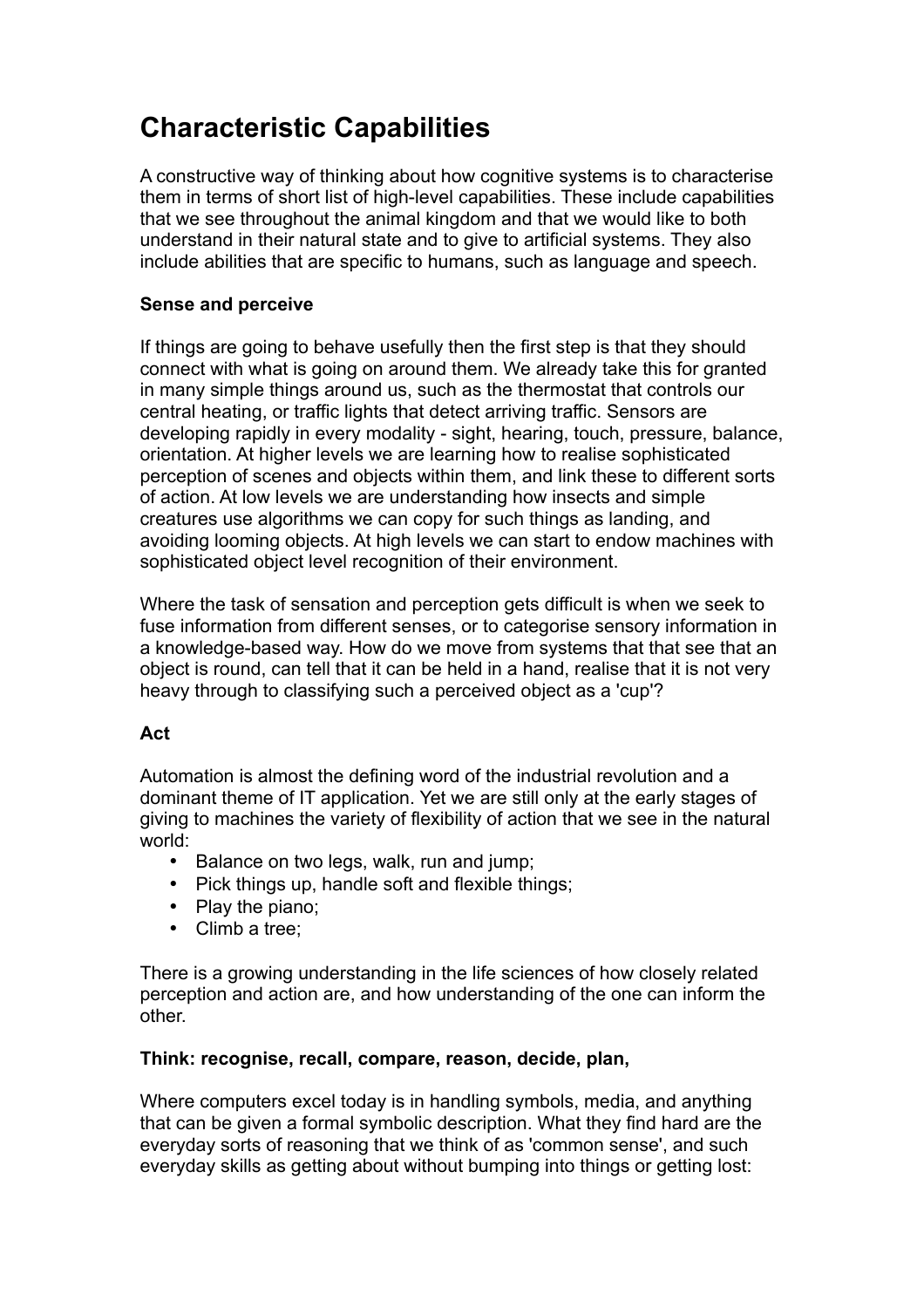- The hard things are easy
	- o Calculating, sorting, storing, searching, and things that can be done that way like designingcomplicated things, chess, logistic planning, web searching
- The easy things are hard
	- o Scene understanding
	- o Language understanding
	- o Picking things up and putting them together
	- o Planning a path across the room
	- o Speech

The emergence of robotics as a major field of computational endeavour has created a strong convergence of interests in how viable agents can solve their everyday problems.

#### **Feel: Have emotions, motivations & relate to others**

This is an area where we quickly run into trouble for lack of language. Feelings and emotions are so typically human, and so much a part of our internal experience, that ascribing them to machines runs straight into the 'big' questions of what machines can and cannot do and their internal states. But there is a growing understanding between physical and life sciences of how motivational states underlie our shifting pattern of actions and thoughts, and are essential to the way we maintain many competing priorities for action over multiple timescales. Emotions are very practical - they create conditions for orchestrating whole classes of action and giving preference to one form of response over another, such as 'fight or flight', 'rest and digest', 'lust and trust'. Our artificial systems will need similar repertoires to manage the range and diversity of responses available to them.

When artificial systems relate to humans then issues of ascribing emotions to them immediately come to the fore. The last few years have seen people readily respond to such things as Tamagotchis, AIBO dogs, and other toys that set out not to be 'intelligent' but to create a relational experience with humans with an explicitly designed set of 'emotions'. People, it seems, are ready to take things at 'interface value'.

#### **Communicate with each other**

Bacteria, ants, bees, lions, dolphins, chimps, humans $\hat{a} \in \mathcal{A}$  all communicate with each other over a huge range of sophistication fulfilling individual and collective goals. The interaction of artificial agents is still in its infancy and has hardly been explored, but we are already encountering the first unexpected effects in such areas as financial trading systems and electricity networks. Emergent effects of many intelligent agents interacting will be both a source of new possibilities and new headaches. The term 'swarm computing' is being used for the construction of systems from large numbers of very simple agents in either the physical or virtual world.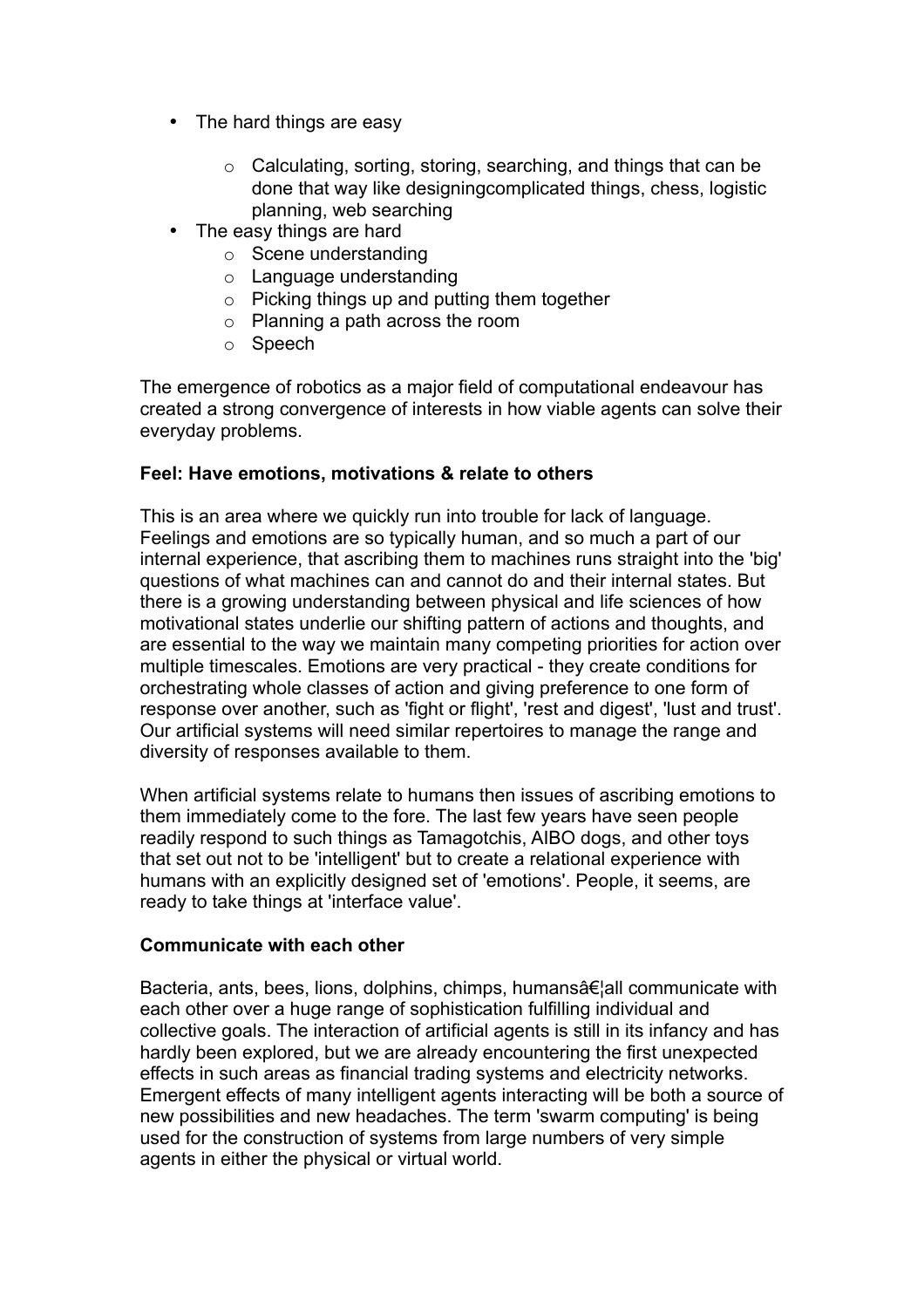While we struggle to understand how to predict and use such behaviour even at its simplest, there is no reason in the future why artificial systems should be limited to the complexity level of natural languages. There are suggestions that the size of our working memory relates closely to the rolling requirements of language processing, and that the size of primate animal communities is related to brain size and language skills. Artificial systems will be able to enjoy the possibilities of much expanded complexity levels of language, or correspondingly higher levels of sophistication in their communities.

#### **Learn**

Adapting and improving performance is part of the repertoire of natural agents for dealing with changing and unpredictable environments, expanding repertoires of behaviour based on experience, and for the development of more sophisticated behaviours such as language which are maintained dynamically by a community.

Artificial systems have the dramatic advantage in that they can share code with other instances of themselves much better than natural systems can, and thereby short-circuit many forms of learning, even observational learning. So, the evolution of artificial systems will be a web rather than a tree, in which advances are spread between individuals, generations, and across domains of application. This allows machine culture to accumulate experience at a much higher rate than the culture of humans or natural evolving organisms.

#### **Evolve**

This has already been discussed from a societal perspective - basic patterns of technology get established and then developed, expanded and refined sometimes over many generations. The evolution of artificial systems benefits from two key properties not available to natural agents. Firstly there is a network effect - advances in one field can be applied immediately to all the others (in the metaphor of evolution, genetic advances jump across the species); and the wider the field of endeavour the more cross contributions occur. Secondly, completely new lines of technology can be started at any time, without any particular linear dependence on previous ones - new species can emerge discontinuously from previous ones.

Already genetic algorithms are being used in quite practical situations to generate better algorithms and designs for engineering problems. We can expect evolutionary approaches to become an established part of progress from individual applications to whole new product areas.

#### **Motivations**

The field of Cognitive Systems can be pursued from the different perspectives of the life sciences, physical sciences, and real world engineering. At any one time, as we have repeatedly discovered in the course of this project, people in these different fields are studying substantially the 'same' problem from any or all of the following perspectives: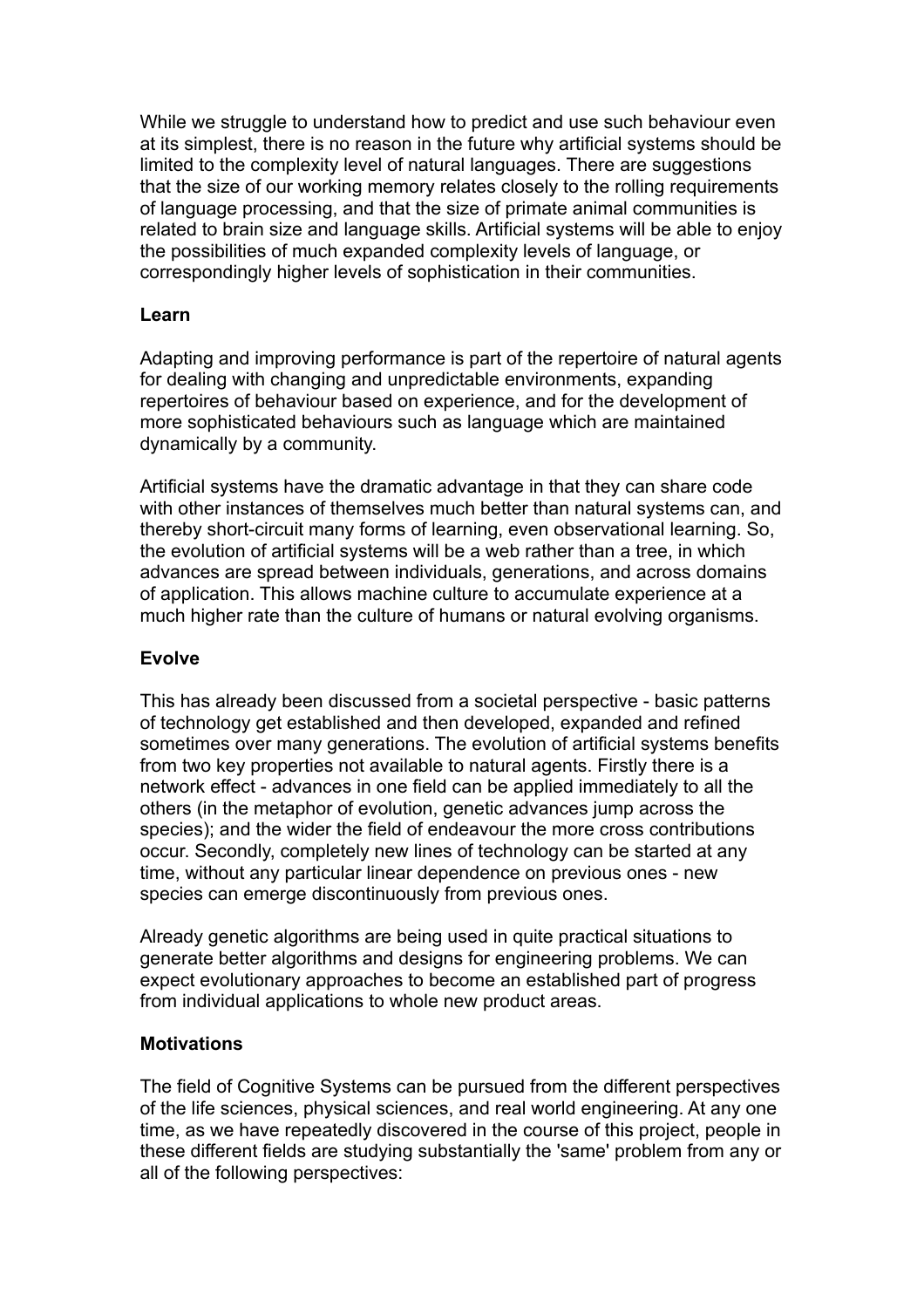a. The 'pure' engineering approach: Building new, challenging, artificial systems with all means that come to hand, because we need them and the only important measure of success is performance of the system. Sometimes this will be done using inspiration from biological systems but without a specific commitment to understanding how the biological system does it.

b. The 'pure' life science approach: Studies to understand biological systems, specifically how they do what they do using any explanatory tools available, with the agenda driven purely by the natural evolution of the scientific agenda (available tools, current state of knowledge etc, etc).

c. Natural analysis and simulation: Building systems as a way of exploring and understanding through simulation how biological systems do what they do using successful artificial simulation as a high standard of proof of adequacy of an explanatory model.

d. Engineering analysis and simulation: Falling somewhere between the A, B, C, is the process of building simulations of natural processes and agents (fire, water, plants, animals, humans) because we need the results of the simulations themselves, rather than a particular concern with authenticity of the underlying model. This may be for fun and games such as special effects and crowd scenes in a film, or 'serious' purposes such as modelling crowd behaviour in a burning building.

e. Architecture: Building low-level system architectures (hardware) that get closer to the fundamental architecture of neural systems. Studying capabilities of biological systems, with the agenda chosen to illuminate specifically how biological systems achieve computational tasks with architectures so radically different from current artificial architectures (massive numbers of slow, highly connected, failure prone, un-clocked…components.)

f. Prosthetics: Building prostheses that achieve capabilities closely matched and interfaced to humans.

g. Theories: Trying to build theories of any of the preceding sorts of artificial system, because we want to be able to realise them in predictable ways, and have guarantees of performance etc.

h. Tools: Better tools for probing, measuring, intervening, into biological systems for the purposes of understanding them.

For example, consider the problems and the different sorts of projects that might be motivated by solving them:

Identify an individual object from a cluttered scene, pick it up without damaging it, and perform some simple action on it:

- Industrial robot on a next generation flexible assembly line
- Manipulator for the next Mars probe
- Artificial hand for prosthesis
- Artificial hand for next generation humanoid robot that can pick and fold clothes

Observe natural scenes, pick out and identify important things:

- Identify pedestrians for car safety systems
- Birdwatchers' smart binoculars
- Shopping Mall child tracker
- "Who is that" memory jogger in your camera-phone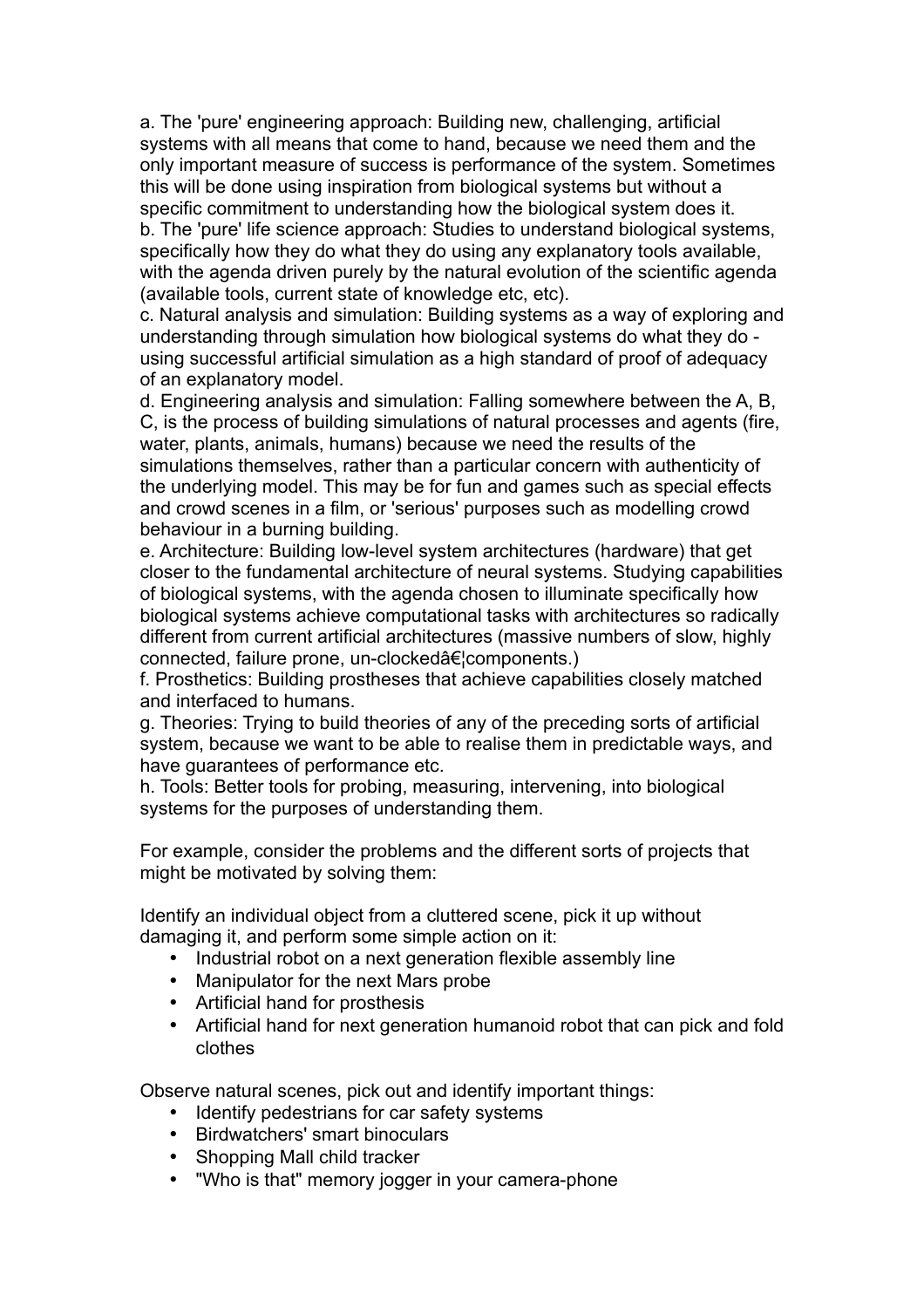Get around complex environments without falling over or getting trapped:

• Autonomous robots for hazardous environments, military applications, toys, home robots

In addition to the variety of motivations, there are six different application foci that correspond to different types of relationship between people and things and therefore different types of interest and outcome for cognitive systems:

- Person to thing ("computer what's the weather forecast?")
- Amongst things collectives and networks of intelligent agents
- Person and thing viewed together cars, exoskeletons, cognitive implants)
- Lots of person+thing traffic, combat, games
- Things alone robot explorers
- Person to person mediation communicative and collaborative environments

This section explains why the field of cognitive systems is so broad, and why there is not one research community that is addressing it, or any place where an overall agenda is articulated.

In the following sections all these motivations and application foci have been considered to lie within the scope of Cognitive System. A comprehensive overview is impossible, but an attempt has been made to bring together representative cases of many of these different possibilities, particularly looking for those where there is the likelihood of a strong shared agenda across the life sciences and physical sciences.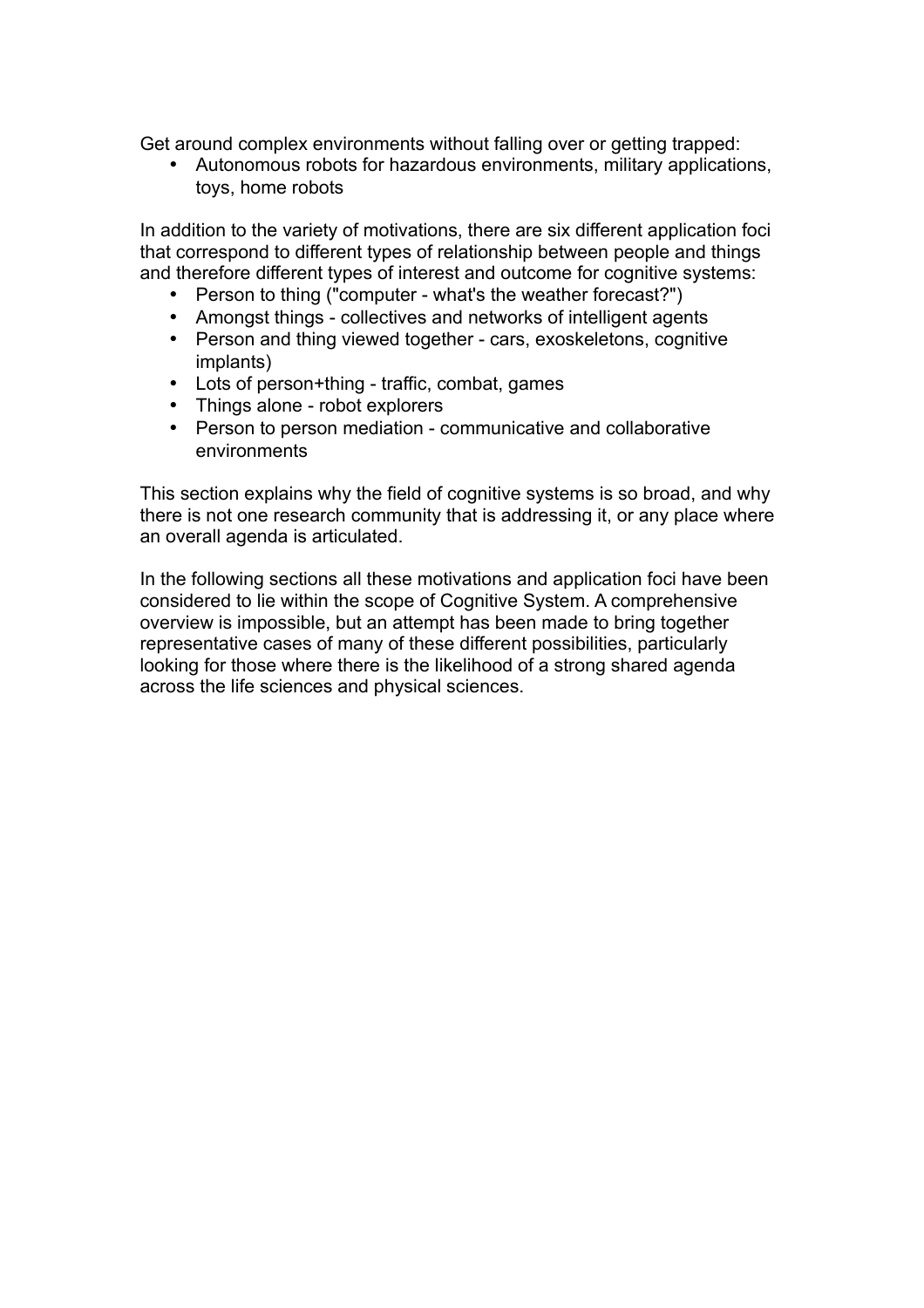## **Part 2 - Applications and Societal Impact**

The criteria picking cognitive systems for discussion are:

- 1. There is no dispute that systems of this class will be emerging into the mainstream over this period;
- 2. There will be widespread public policy implications;
- 3. The impact is of a sort that will provoke public interest and debate

The treatment of each area is necessarily superficial given the time and resources available for producing this report, and as noted above this is an individual perspective; there has not been the opportunity to get the input of domain experts in each area, so nothing here should be regarded as in any sense a consensual view of the people involved in each field. The goal has been to generate a sense of the issues that are worthy of further discussion and debate, as a stimulus to the IAC conference and further work that may follow from it.

Frequent use has been made of extended quotations, especially from on-line sources, because it is the evidence of specific activities that is the best indicator of ambitions and intent.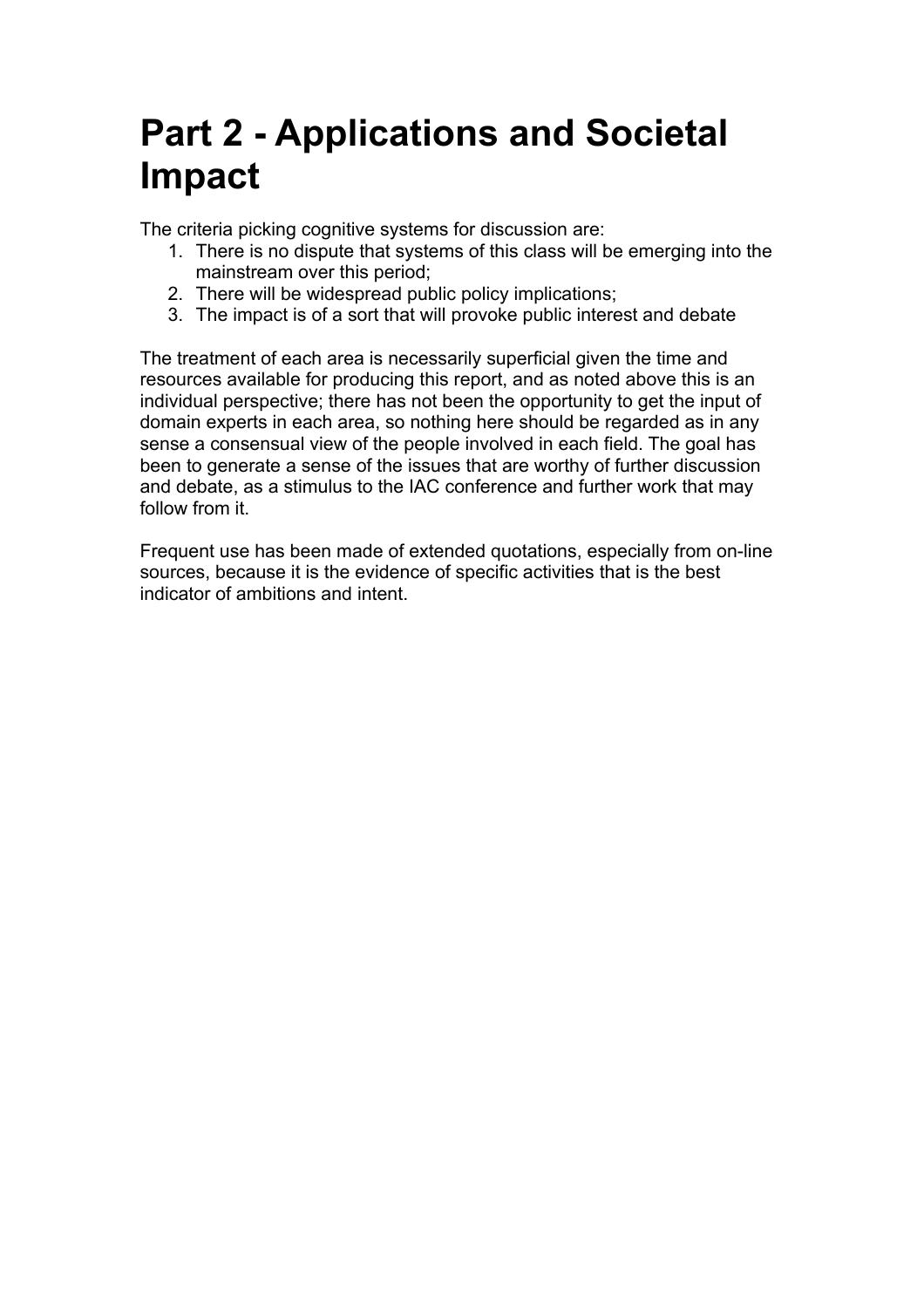### **Business**

#### **The Ambient Web**

Even after the dotcom bust, the most prosaic descriptions of the progress of computing in reshaping business recognise profound effects from ecommerce and the many ways that computing and communications restructure the underlying operations of business. Through the 80s and 90s the personal computer was at the heart of that revolution as the tool through which the computing reached into everyday uses. The PC provided a de facto standard around which massive investments could be made into every branch of business.

The emergence of the WWW was a defining transition in the computing industry as it shifted the model of applications away from individually crafted islands of computing to a world wide utility that can be accessed by common standards by any computer anywhere. This is accelerating the shift to a new era when the PC, and the notion of personal computing it embodies, loses that central role in the evolution of our global ICT infrastructure. The new era, variously called pervasive computing, ubiquitous computing, or ambient intelligence is built around core developments in three areas:

- The core computing and communications components become cheap enough for 'anything' to connect to the web; today and in the near future that means smart phones, TVs, cameras, hi-fi, car navigation; in the next two decades it is any artefact for which a reason to connect can be found - if it makes sense for my coffee cup to be online, it will be.
- The WWW with which we are all familiar was built primarily for people to access information. The technical community is now busy building open standards under the heading of Web Services and the Semantic Web that will allow the exploding population of smart devices, information services and applications to interact directly with each other in dynamic and flexible ways.
- This shift towards massive numbers of things interacting together in ways that nobody can completely design or control in advance is causing the computing research community to build a new approach to system design known as agent based computing. Agents are autonomous software entities with the ability to act and react with each other in a distributed environment.

Taken together, these developments, which we can dub 'the Ambient Web', will create a profoundly different ICT landscape from the one with which we are familiar, and provide the setting for all the other areas of societal impact. It is not realistic within the scope of this paper to attempt to anticipate the 20 year future of ICT, but keeping within the scope of Cognitive Systems there are some dimensions of this pervasive change that we can highlight:

• We will be using a language of autonomy and intelligence with respect to wide classes of everyday things which operate under human supervision, with major ramifications for definitions of such things as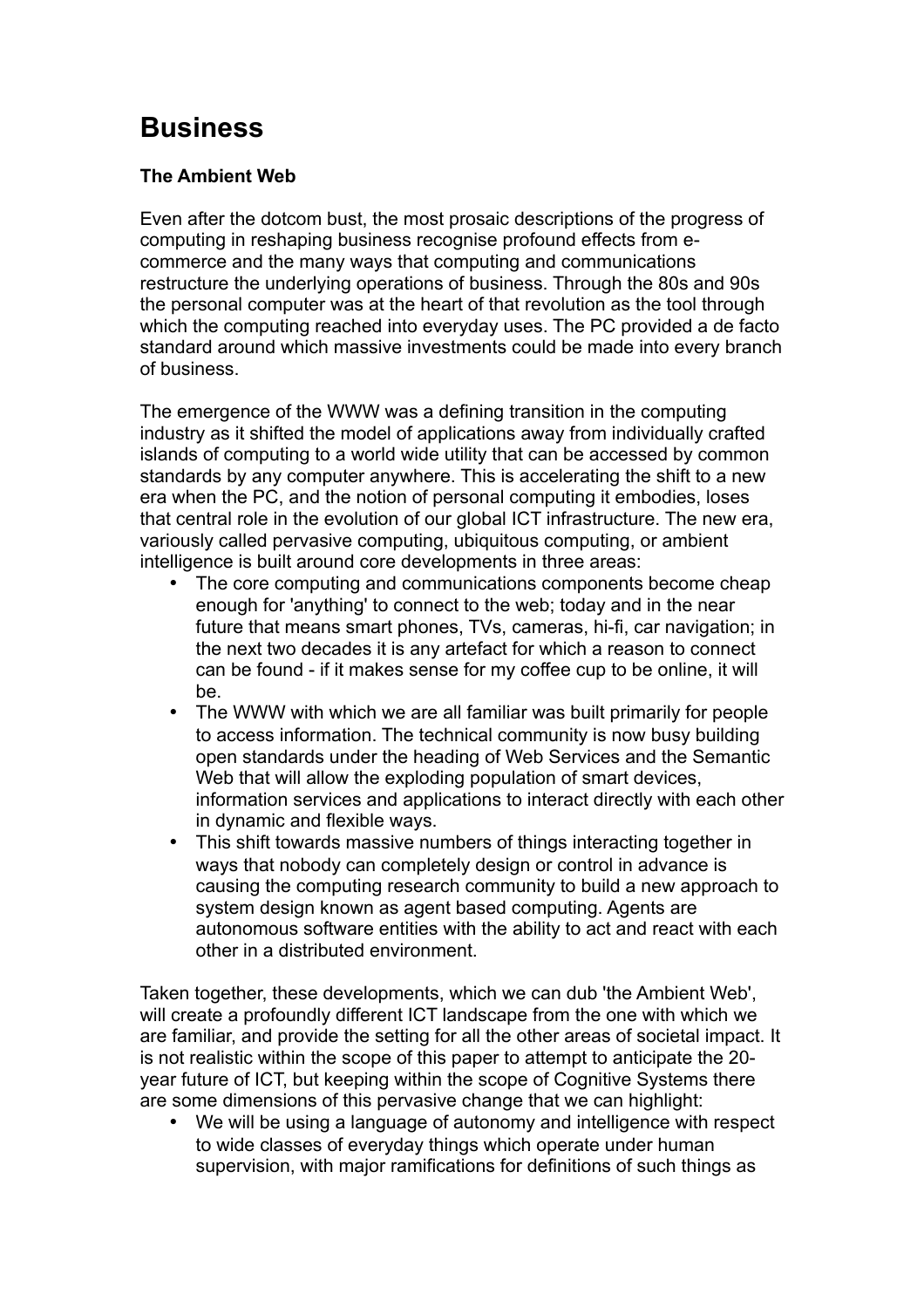product liability, security, service definition and so on. Pinning down responsibility will turn out to be particularly difficult as performance is the outcome of interactions between multiple agents, combining embedded and online capabilities.

- Intelligent behaviour of individual things will be achieved through an interaction between the thing itself and the capabilities of the ambient Web 'behind the wall'. A simple rule of thumb is that if today a thing relies on power to operate, in the future it will rely on the intelligence of the ambient Web. This will create new levels of dependence of everyday life on pervasive infrastructure; thinking about this while trying to get to London by rail is a sobering experience. Questions of ownership and governance of the Ambient Web will loom very large.
- There will be massive economic activity in the trading of 'smarts', pieces of software that improve the performance of things. The Web has already fuelled completely new areas of software swapping such as music, trading of virtual characters for popular games, software for intelligent toys. The precedents are that users will create these possibilities well ahead of the legal structures for them.
- It will be impossible to prevent this world of ambient intelligence from suffering all sorts of undesirable attacks such as viruses, spam, cyberterrorism etc. Ironically, the technical work needed to create robust, reliable, and defensible networks may turn out to be a major driver of understanding of certain classes of cognitive systems (see for example IBM initiative on autonomic computing). The possibilities of new vulnerabilities may prove to be one of the biggest brakes on deployment of new capabilities.

As digital technology and software become an intrinsic part of previously disconnected product and service areas the structures of governance that we have in place will almost certainly prove inadequate.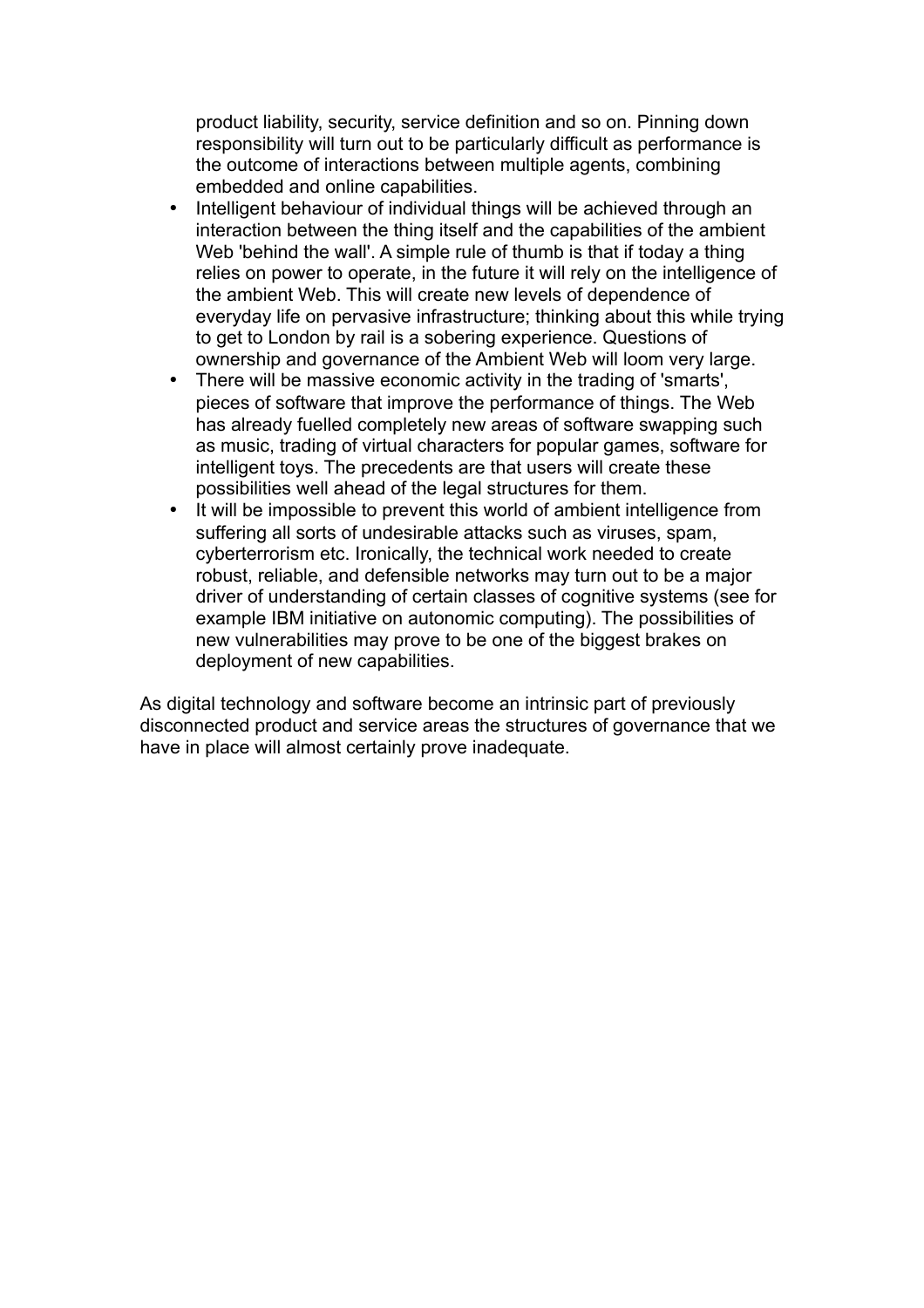### **Commercialisation concerns**

A major area of importance for the future impact of cognitive systems will be the incursion of commercial concerns, and the power they can wield, into new areas of our lives. To understand this better we can look at the recent history of computing.

The massive commercial and societal phenomenon of personal computing over the 80s and 90s was so dominated by two companies - Microsoft and Intel - that it came to be known in the trade as the 'Wintel' model. It is the nature of computing technology that it is built on layers of abstraction that allow investments at one level to be made independent of other layers. Standards are needed for these layers, and these may come from standards bodies, or in fast moving areas are as likely to come from commercial players who can use the momentum of change to maintain a pre-eminent position. The prize for achieving architectural leadership over one of these layers is huge, and the consequences for other vendors and users extensive. So extensive, that protracted legal struggles emerge as positions verge towards monopoly. IBM was the target of such action in an earlier computing generation, and Microsoft in this.

Another example comes from the very different area of GM foods, where the arguments over desirability of widespread adoption are inextricably bound up with concerns about the degree of control over the food chain that may accrue to commercial enterprises. For many people these concerns are more important than questions of safety because of the way they threaten many aspects of choice and diversity of food supply, and have the potential to fundamental change the structure of the industry.

Looking at each of the areas of cognitive systems, there is no particular reason to suppose that any one of them will lead to such high levels of commercial dominance in any area of application as we have seen in previous eras of computing, or concerns like those around GM food - but no reason either to suppose that they will not. Where there is a commercial logic then attempts will be made to achieve the rewards of overwhelming market dominance. As each of the following discussions of impact shows, we are bringing computing power into a very close relationship with intimate aspects of human nature, and so the sensitivity to commercial influence will become a major question of concern.

Developments in cognitive systems are likely to provoke very strong reactions precisely because the language used borrows so heavily from words that we associate with human and biological capabilities, and which are therefore redolent with everyday meanings that overlap with issues of central concern to people's lives. It will only take a few sensational news items of the 'roborat' variety (see section on cognitive prosthetics) to create defining shifts in the terms of debate. It is therefore likely that there will be societal backlash to whole categories of cognitive systems that could well prevent the deployment of technologies that might otherwise seem broadly beneficial. The growing debate over nanotechnology provides a foretaste of the sort of reaction that is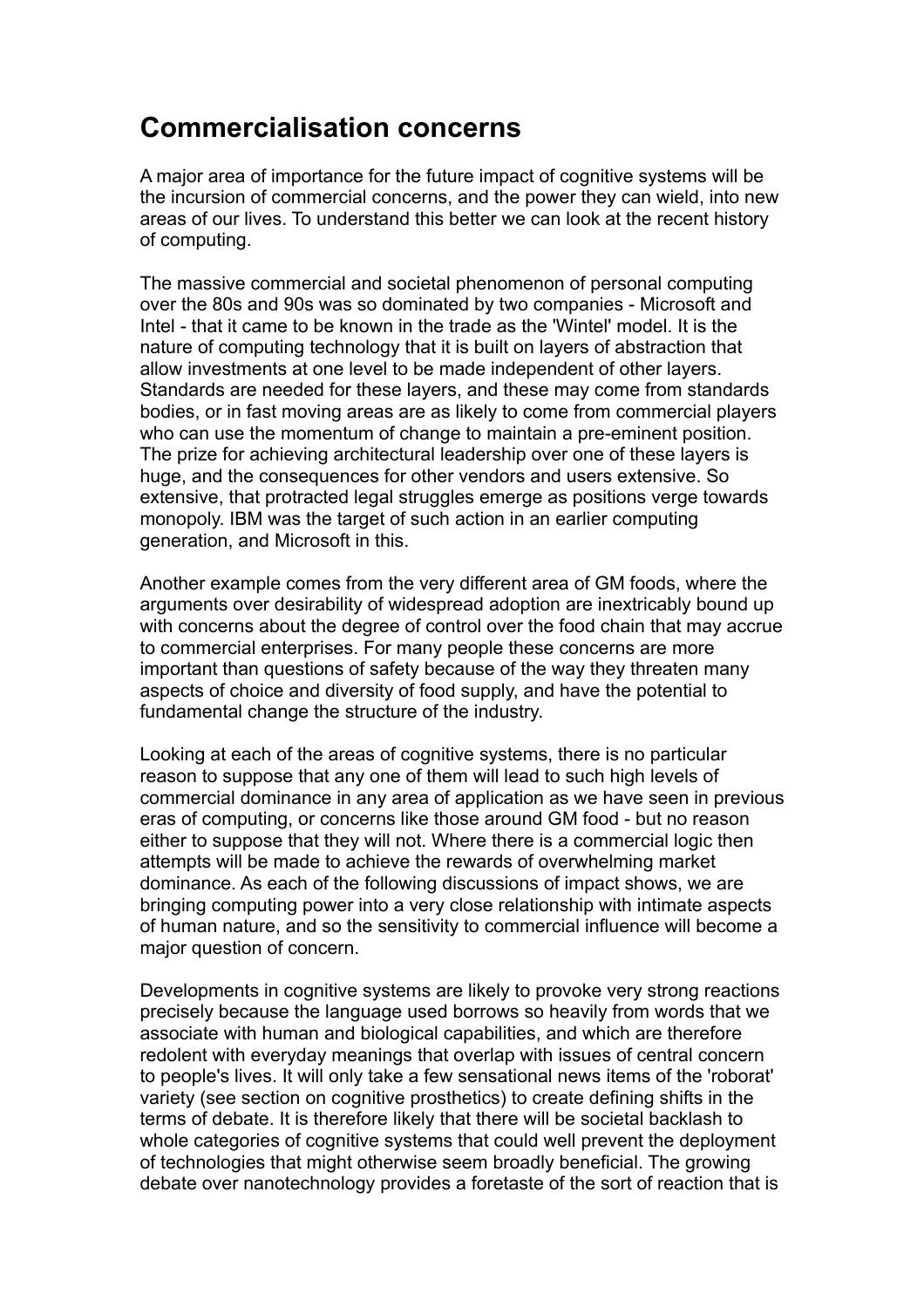probable, and illustrates how important and difficult it may to be to carry the debate forward in well-balanced ways.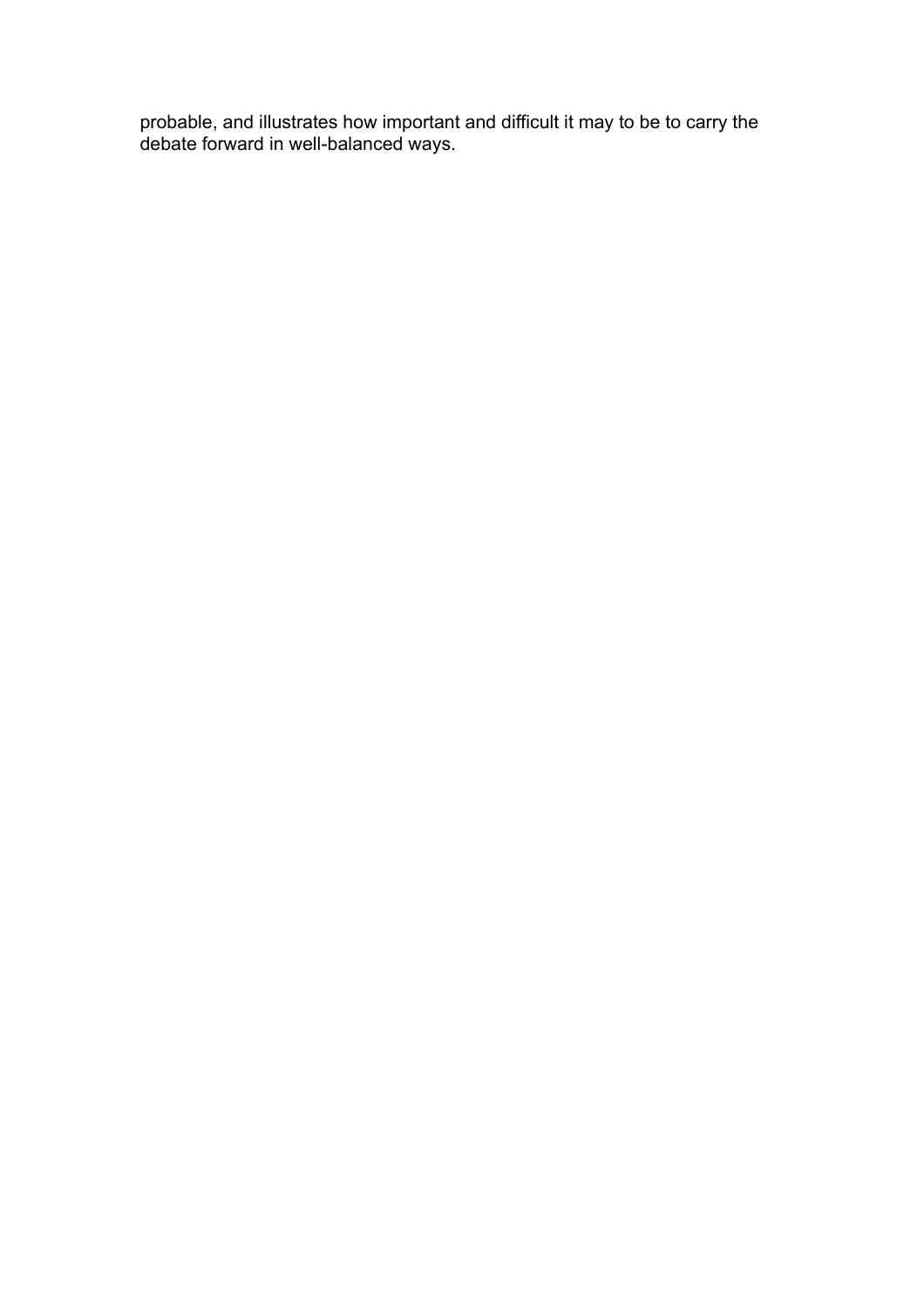### **Two Perspectives on the Ambient Web**

The two areas chosen for discussion are ones where the broad momentum of ICT in the business environment will provide a horizontal context for all the other areas of impact, in the way that each generation of computing has done up to now. We can look at this through the two complementary perspectives of the network and the personal interface through which individuals interact with it.

#### **Multi-agent Network Systems**

The impact of autonomous agent approaches to systems can already be seen in two major areas: the underlying infrastructure that will create the ambient Web; and application areas that intrinsically involve huge numbers of measurements, decisions or trades, such as scheduling, process management, on-line trading.

As the telecoms research community works to build ever bigger, more capable and more reliable networks, it has found a rich vein of inspiration in the study of 'swarm intelligence' - the way that a colony of simple creatures such as ants can exhibit high level adaptive behaviour. There is a natural and appealing congruence between the millions of network elements that operate under decentralised control rules and the nature of insect colonies. For instance, by studying how a colony of ants can quickly discover the shortest route to a food source, new ideas can be developed for how mobile agents in a network can adaptively create shortest path routing for network traffic. The success of the Internet as a worldwide network is due in large part to the highly decentralised nature of the underlying networking protocols which limit the effect of damage or failure in any one part, and allow the network to be highly adaptive to the loads placed upon it. As the emerging ambient web drives the reach of the network down to billions of individual devices then it will become imperative to achieve much deeper understanding of how desirable emergent properties can be both designed and guaranteed. At the application level, on-line trading is one area that is set to drive forward the technology of multi-agent systems. B2B online auctions are already a major feature of e-commerce with many billions of pounds of goods already being traded. It is likely that agent approaches built over the standards of the semantic web will be developed to extend significantly the model of program trading to these on-line marketplaces. This will drive the emergence of ever more fine-grained and liquid trading in all sorts of areas. It will become imperative for government to develop extensive standardisation and regulatory capabilities well beyond those it currently has to ensure these markets develop in an orderly way. In realising these new, multi-agent, open systems, it will be found that system design must import much of the social and political language of human organisation design e.g. to govern how rights are delegated to a transferable preference voting system between agents representing multiple parties. Inter-regional issues of legislation will present a particular problem as the net links many human and automated agents distributed around the globe.

As already noted, we are travelling towards a future of systems that will manifest emergent properties as a result of many interacting agents. It is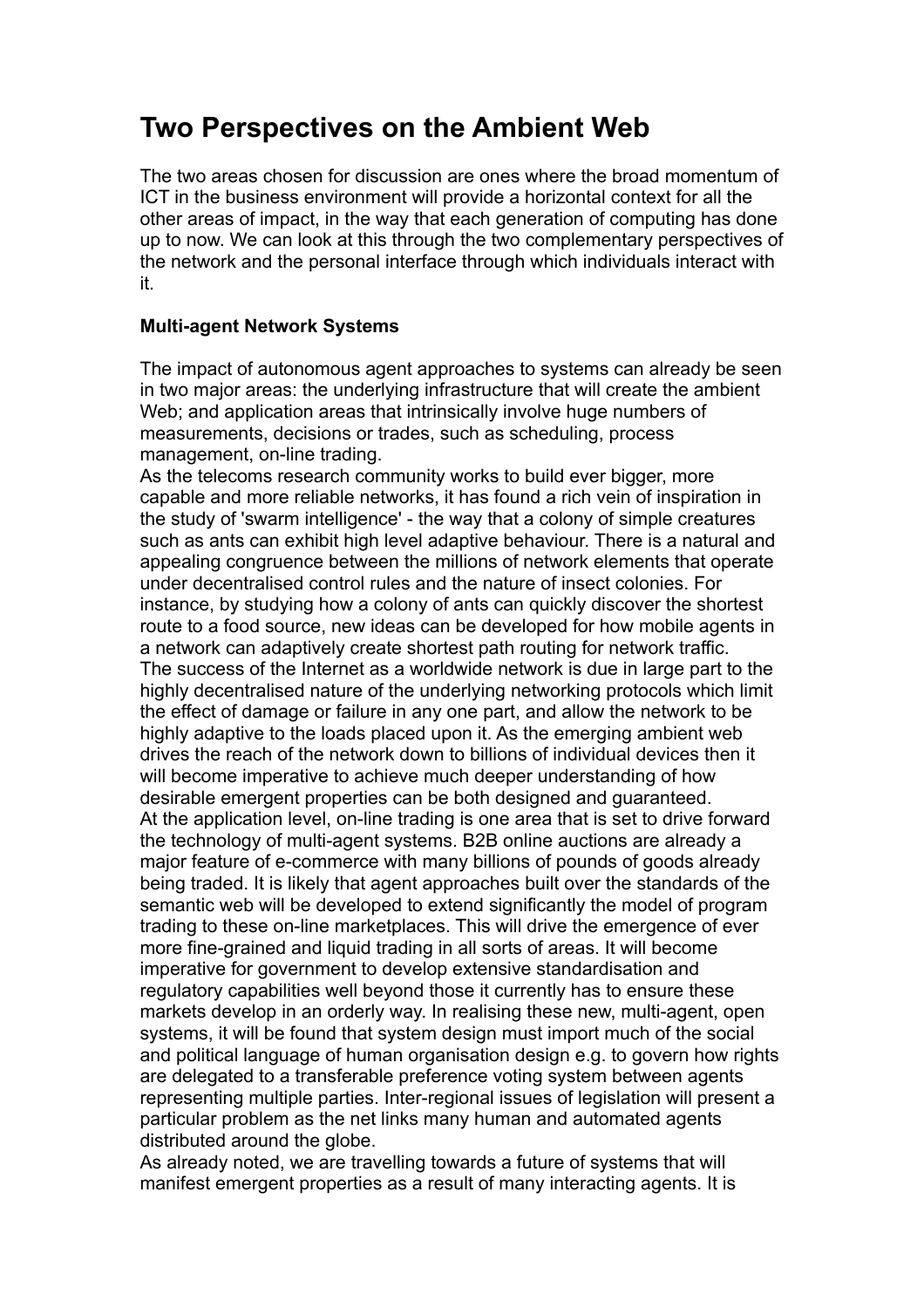important to realise that there is a serious lack in theoretical tools to underpin our understanding of these emergent effects - we do not even have a full understanding of the simple 9-cell Conway life program. We can therefore expect that the growing pains of the ambient web will be associated with unwelcome surprises as we encounter unforeseen emergent effects. The early difficulties with program trading in stock markets are an example of the problems ahead and the type of impact they may have on everyday life. As in that case, the solutions will come not just from the technology, but from adapting the social and legislative framework that governs their use.

See [Large Scale Small Scale discussion paper](http://www.foresight.gov.uk/OurWork/CompletedProjects/Cognitive/Docs/4_Largescale_Smallscale_Systems.asp)

#### **From PDA to PDE - The Personal Digital Environment**

The move to the post PC world of the ambient web is bringing an explosion in the number of connected devices that an individual can own and use in their personal space. There is a thriving research and commercial community that is exploring this new world of wearable and ultra-portable computing. The defining market transition is the move that is currently underway towards 2.5 and 3G phones that result in individuals being always instantly connected to the WWW.

The cost of computing technologies means that, at the moment, there is a forced bundling of all sorts of capabilities into smart phones and WDAs (Wireless Digital Assistants). This is a passing phase, to be replaced by what we might call the Personal Digital Environment in which fully connected technology is at the scale of credit cards, jewellery, glasses, coins, wristwatch, etc, so that it can be embedded into whatever form is most convenient in our personal environment. Individuals will take many different paths through the space of possibility this opens up, from eager adoption to total rejection of the 'wired world'. The significance of this for cognitive systems lies in such possibilities as:

- People will be able to participate in on-line worlds continuously if they choose. The absorption of people today in their personal entertainment and communication devices suggests that this will significantly change the way people go about their daily lives;
- Many people will adopt a range of on-line persona or avatars to provide them with interfaces and buffers to the otherwise overwhelming intrusion of the (on-line) world; we may see surprising crossovers of media with people using 'artificial' communication in face to face situations;
- We are all just getting used to the huge impact of the e-mail 'trail' that is left behind from daily interactions, with the loss of privacy and control that implies; this is set to change by orders of magnitude, with many consequent problems "You weren't paying attention when you crossed the road and caused that accident - your brain trace proves it";
- Assistive technologies can be fully on-line continuous tele-monitoring of physical and cognitive sensors and feedback mechanisms will be available. See more discussion in the section on cognitive prosthetics;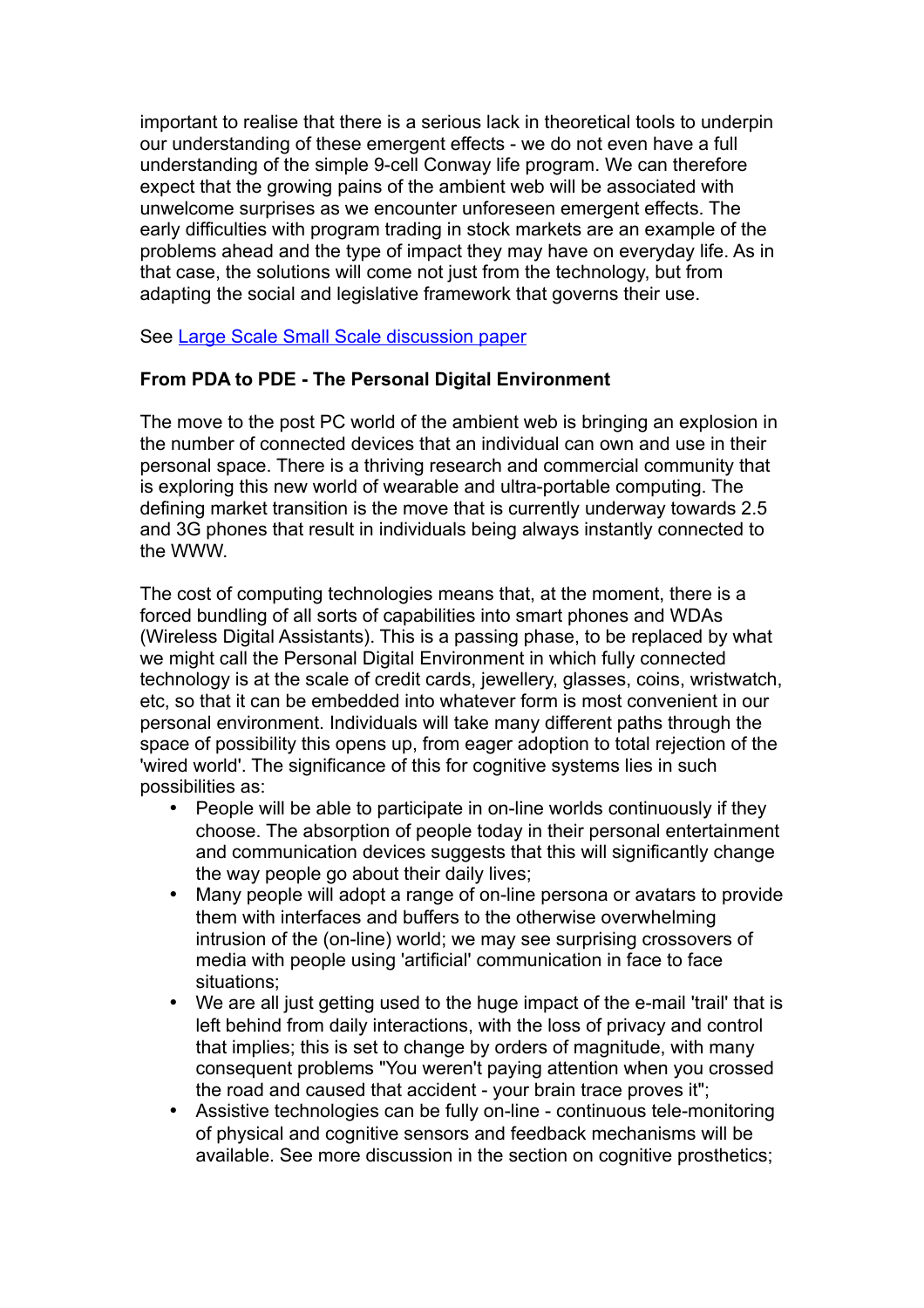The evidence of technology adoption so far suggests that we will move rapidly into this world, well ahead of understanding the issues it raises.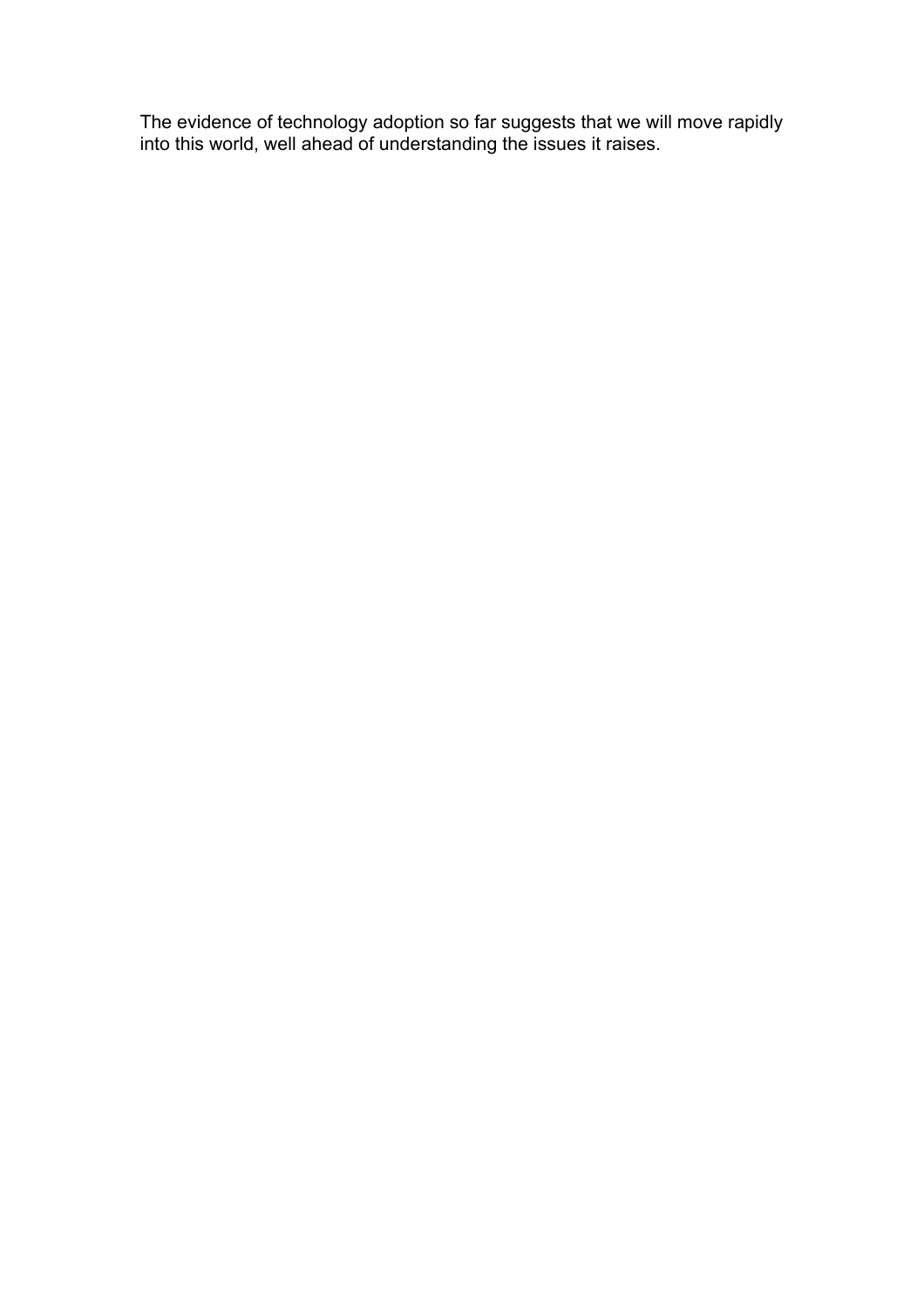### **Embodied Cognition - Robots and Smart Things**

All the naturally occurring cognitive systems that we can study inhabit a living body of some sort, so there is a deep and productive relationship between the study of natural cognition and the construction of robots and intelligent machines that must exhibit some level of functional ability in natural settings. While this is a statement of the obvious, it is important to recognise that embodied cognition has not been the driving force for the evolution of computing over the last few decades; business, scientific and personal computing has all evolved around a central model of symbolic computing that is quite disconnected from the demands of the natural environment.

It has turned out that embodied cognitive tasks - like walking on two legs, sorting out objects in a cluttered scene, or building up a map by moving around - are astonishingly difficult. However, decades of work on industrial robotics, and the emergence of a wide range of artificial sensory-motor technologies around the core of embedded computing, mean that embodied artificial cognition is set to become a mainstream branch of computing's evolutionary tree in the coming decades. These systems will cover a spectrum from robots designed for a wide range of autonomous functions to 'smarts' embedded in everyday things. Interestingly, the concept of 'embodied cognition' is beginning to have an impact on neuropsychology as well.

While inspired by the solutions adopted by natural organisms, our artificial ones will be developed within existing engineering models since we are still at the early stages of understanding how embodied cognition works, as we are for cognitive systems in general. So we do not know where the real boundaries of performance lie. Just as IBM's Deep Blue did not need to play chess the same way as Kasparov does in order to beat him, so artificial embodied cognition solves problems its own way - we do not know which problems are deceptively easy, and which are deceptively difficult.

An assessment of impact of Robotics, and an associated technology roadmap, that provides a good benchmark for ambitions and expectations is contained in a report for the US Department of Energy. In the section on a vision for 2020 they state:

Over the next few decades, advanced RIM [Robotics and Intelligent Machines] technologies will fundamentally change the manner in which people use machines, and by extension, the way DOE accomplishes its missions. New robotic systems, fuelled by improvements in computing, communication and micro-engineered technologies, will transform many of our most difficult tasks. It is expected, for example, that:

• Micro-scale robots with the ability to crawl, fly, and swim will be able to work together to perform monitoring, surveillance and intelligence operations;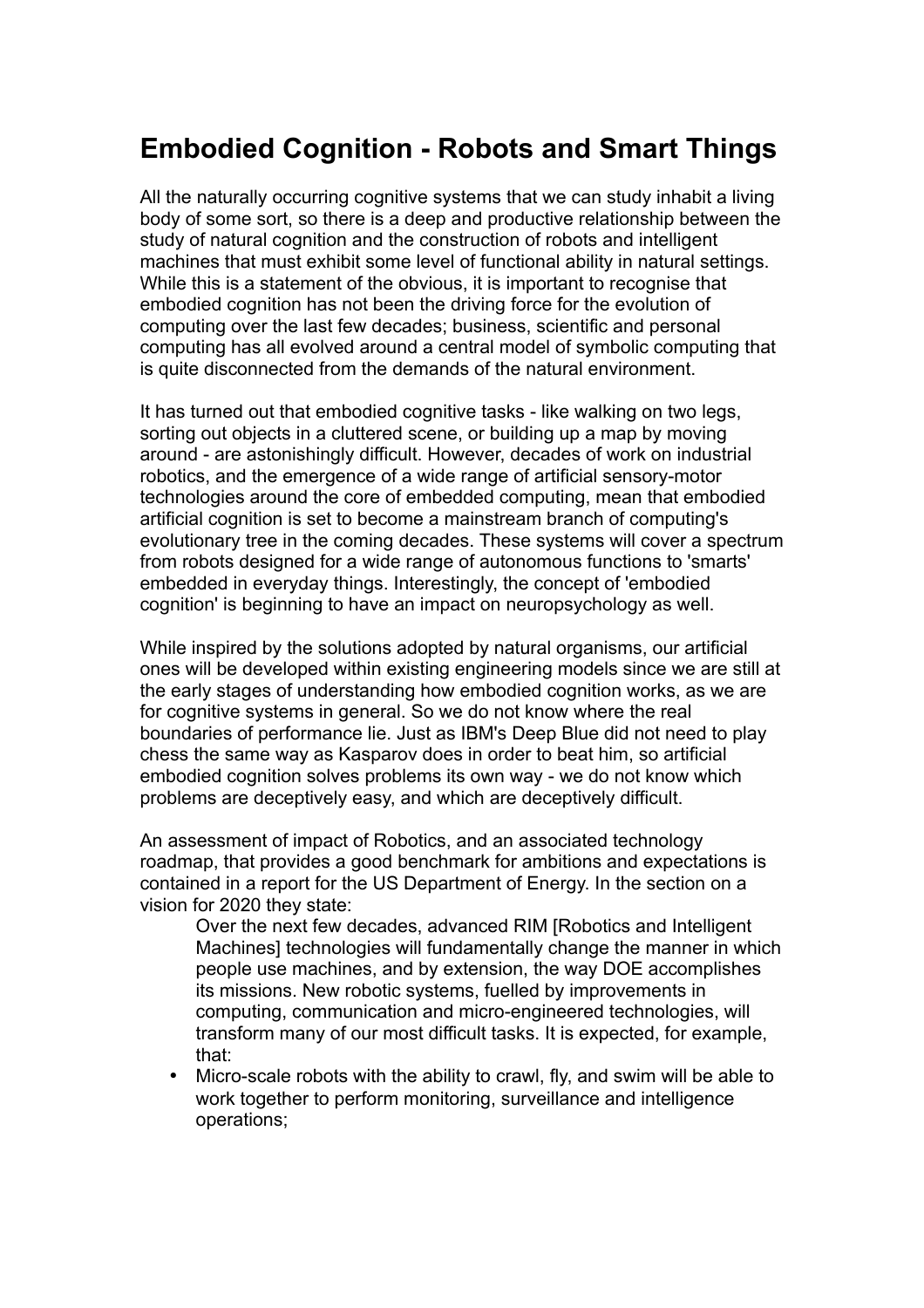- Environmental facility remediation, monitoring and inspection, as well as resource exploration, will be performed with high efficiency and low risk through autonomous teams of robots; and
- Automated methods closely coupling design and manufacturing will allow cost-effective, totally automated production of both large- and small-lot manufacturing products.

By the year 2020, RIM will both duplicate and extend human dexterity, perception, and work efficiencies in a broad range of tasks - these technologies will be as pervasive and indispensable in DOE operations and the National economy as the personal computer is today.

Robotics and Intelligent Machines in the U.S. Department of Energy. A critical Technology Roadmap. Sandia Report SAND98-2401. Oct 1998.

As an illustrative example of current commercial activity, Honda are currently making very public commitments to robotic technology with their high profile ASIMO programme for humanoid robots which they see as a major focus for technology development over the coming decades:

Honda's main business of course is engines and vehicles, and this illustrates the point that these robotic and smart technologies need to be viewed as new set of capabilities to be deployed across all industry segments. Just as personal computing has generated components for deployment across the many fields of embedded applications, so the notion of things that sense and act with a degree of autonomous decision making will become more and more commonplace across every area of application.

So, for this report, robotics is considered as a 'horizontal' technology to be included in the analysis of each of the following domains of impact.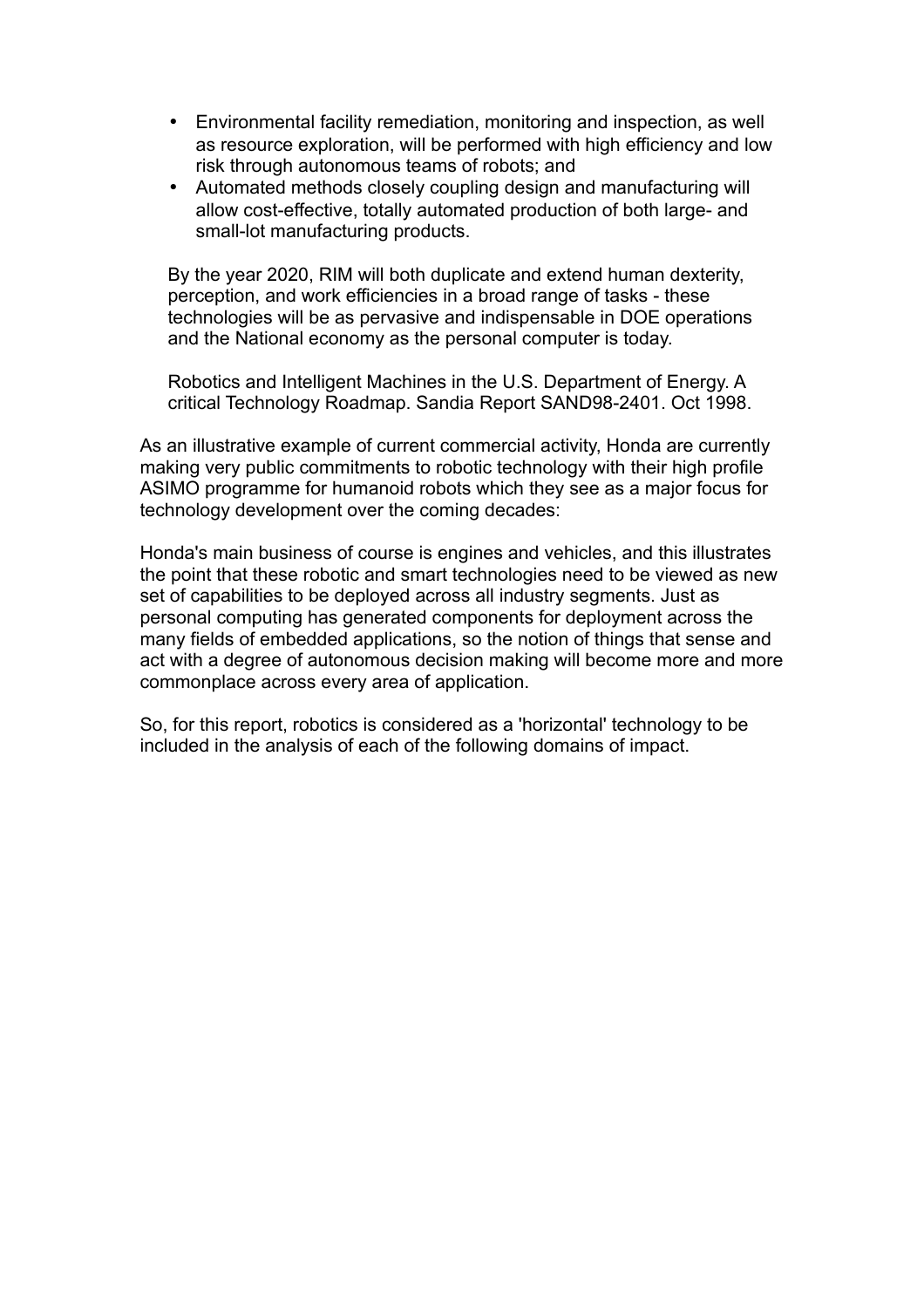### **Health, Well-being & Performance**

#### **Drivers of Change**

There is nothing new with using technology to repair defects, overcome disabilities, or enhance our performance - whether it's a pair of glasses, laser sight correction, a pacemaker, a pocket calculator, or a PDA with automatic reminders of things to do. What is changing is the depth of knowledge and technology that we can bring to bear on these issues, and in consequence the intimacy of relationship possible between ourselves and our personal technologies. There are five core areas of research and development that, taken together, will radically change our personal relationship to technology in the area of cognitive systems.

#### **Macro mapping of brain function - architecture of brain and mind**

The use of a wide range of imaging techniques to map brain activity while people undertake controlled tasks, is leading to a rapid growth in knowledge of which parts and networks of the brain do what, and how they combine in overall performance - targeted approaches to intervention will follow.

#### **External brain interfaces**

The same technologies used for external monitoring and modelling of function can be used for: direct brain communication with other systems; giving the individual direct feedback on performance for training (training brain states for optimal performance); or connection back to real-time intervention through implants.

#### **Micro mapping of brain function - cognitive components**

As well as macro understanding of areas of brain function, specific micro aspects of performance will be progressively unravelled, allowing the component level development of specific enhancement and replacement technologies for particular functions; early stage sensory processing such as the cochlear and retina are examples today.

#### **Internal neuronal interfaces**

Technologies are developing rapidly for interfacing directly between living neurons and silicon based electronics, making ever more sophisticated implants feasible. For the present, however, this kind of technology is more at the level of blue-skies research than marketable products.

#### **Personal sensing**

It is already commonplace to wear a heart monitor in the gym that interacts with the equipment to produce the best workout, or for individuals to wear sensors that collect data for the management of a medical condition. All sorts of health and well-being technologies will rapidly colonise this space of opportunity, building on the general PDE (Personal Digital Environment).

#### **Applications**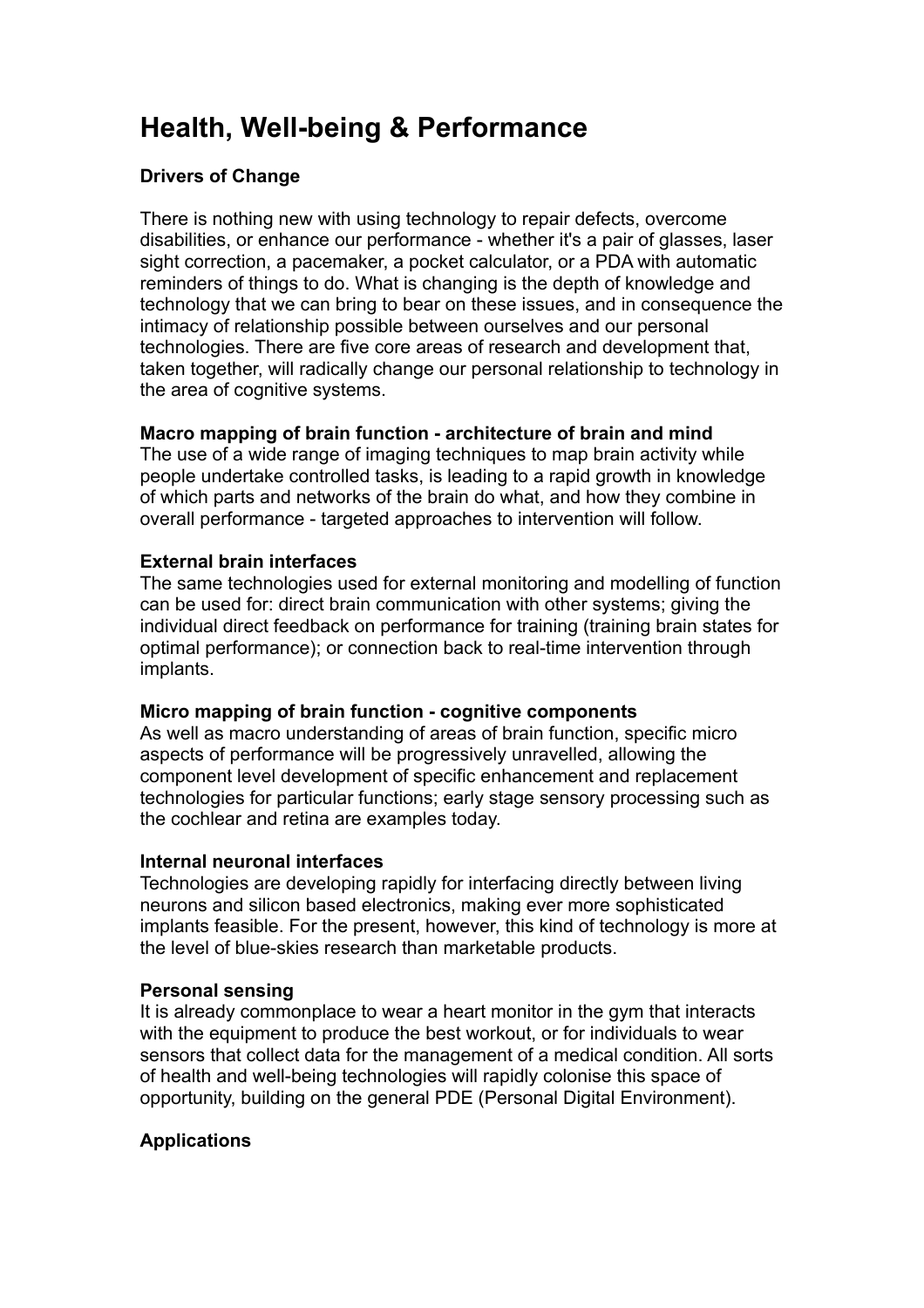There is no one term in use by the physical and life-sciences communities to cover the range of approaches to repairing, supporting and enhancing performance through interfacing with the human nervous system that derive from these core developments, but it is the variety, scale and interactions between all these efforts that will have dramatic effects over the next 20. Common themes that are illustrated in the following discussion are:

- Implanted chips will become available for new and experimental treatments of a wide range of cognitive dysfunctions; researchers will be keen to push the boundaries with resulting challenge to the existing regulatory regimes.
- The distinctions between treatment, enhancement, recreation etc will become ever more blurred. Technologies developed for the disabled may become more widely used (such as software for predictive typing by people with motor problems extending into general use); there are enterprises springing up offering ever growing numbers of enhancements as soon as there is any indication, however dubious, that we can 'switch on' better memory, faster thinking etc.
- Many forms of technology and cognitive intervention will thrive in the world of alternative medicine, and there will be major challenges over issues of regulation of practice;
- Many more people will be functioning in everyday situations dependent on their cognitive assist technologies. What limitations will there be; what will be the insurance consequences?

The remainder of this section brings out these and other concerns from areas where there is current research and application.

#### **Neuroprosthetics**

Neuroprosthetics is the use of direct electrical stimulation of the nervous system for the purposes of functional performance. It is already an area of high clinical value and research investment and major progress can be expected. Cardiac pacemakers have been around the 1930s, and since then progress has already been made in a wide variety of areas:

- cochlear and early versions of retinal prosthesis,
- autonomic functions such as bladder and bowel control.
- movement, posture, spasticity.

As an example of the research frontier for cognitive systems there is the recent widely reported work on a hippocampus brain chip of Theodore Berger at the University of Southern California in Los Angeles, US. The hippocampus plays a key role in the laying down of memories, and being able to replace it when damaged could be a fundamental contribution. Their work is based on modelling a rat hippocampus and they report [\(www.usc.edu\)](http://www.foresight.gov.uk/OurWork/CompletedProjects/Cognitive/Docs/6_Health.asp):

*"Our current chip has 18 dynamic neuron synapses, and it behaves just like a network of real biological neurons in the hippocampus,"* Granacki said. *"When the chip receives real electrical signals as inputs, it processes them and sends out exactly the same signals that a real neuron would send."*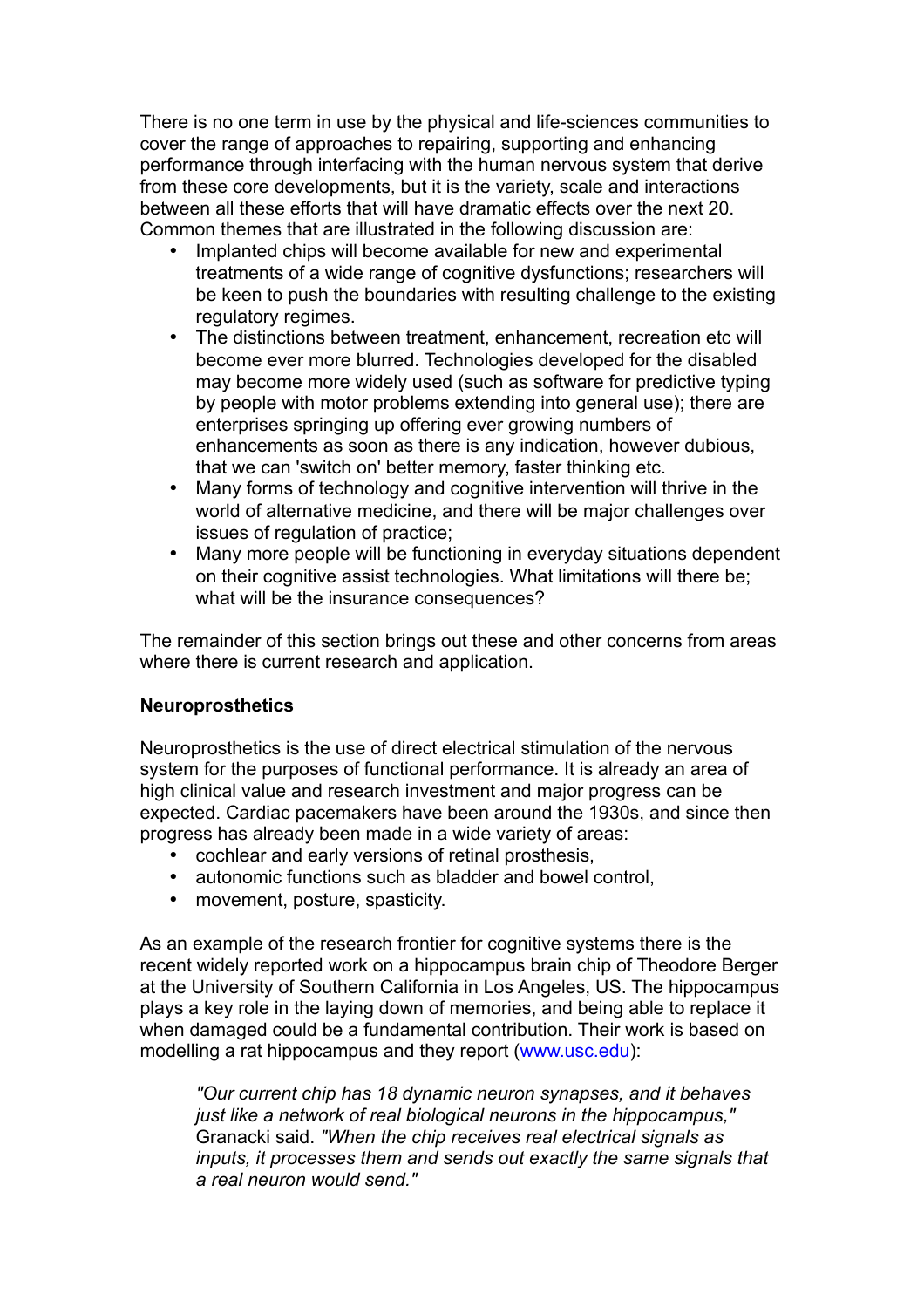Berger's ultimate goal is to make a computer chip that can be connected to human brain tissue and take over a cognitive function that has been destroyed by epilepsy, Alzheimer's disease or some other brain problem.

*"We'll need at least 10,000 neuron models to do anything useful in the human brain, and these will have to be on a chip small enough to be surgically and strategically placed in a particular location of the brain,"* said Berger.

Given the limitations on our understanding of the fundamentals of brain computation there will be major issues around the process of deciding what level of equivalence has to be achieved for testing of implants such as these in humans to be allowed.

#### **Neurofeedback**

Neurofeedback is a learning strategy or procedure in which a person watches their own brain activity (via monitoring of EEG signals) and learns ways to alter it for some purpose such as improving performance or stabilising mood it can be thought of as exercises for the brain. It is already widely used for conditions such as ADHD, depression, epilepsy, alcoholism, sleep disorders and many more - see for example [www.eegspectrum.com.](http://www.foresight.gov.uk/OurWork/CompletedProjects/Cognitive/Docs/6_Health.asp)

Recent work at Imperial College, London is illustrative of the sort of applications that will bring this into everyday mainstream interest [\(http://www.ic.ac.uk/p4330.html\)](http://www.foresight.gov.uk/OurWork/CompletedProjects/Cognitive/Docs/6_Health.asp):

Researchers from Imperial College London and Charing Cross Hospital have discovered a way to help musicians improve their musical performances by an average of up to 17 per cent, equivalent to an improvement of one grade of class of honours

Professor John Gruzelier, from Imperial College London at Charing Cross Hospital, and senior author of the study, adds: *"These results show that neurofeedback can have a marked effect on musical performance. The alpha/theta training protocol has found promising applications as a complementary therapeutic tool in post-traumatic stress disorder and alcoholism. While it has a role in stress reduction by reducing the level of stage fright, the magnitude and range of beneficial effects on artistic aspects of performance have wider implications than alleviating stress."*

Up to now, the technologies and regimes for monitoring and feedback have resided primarily in the research and therapeutic communities. However, under the influence of the core technology trends the scene is set for these to become available as mass consumer technologies.

#### **Direct brain interfaces**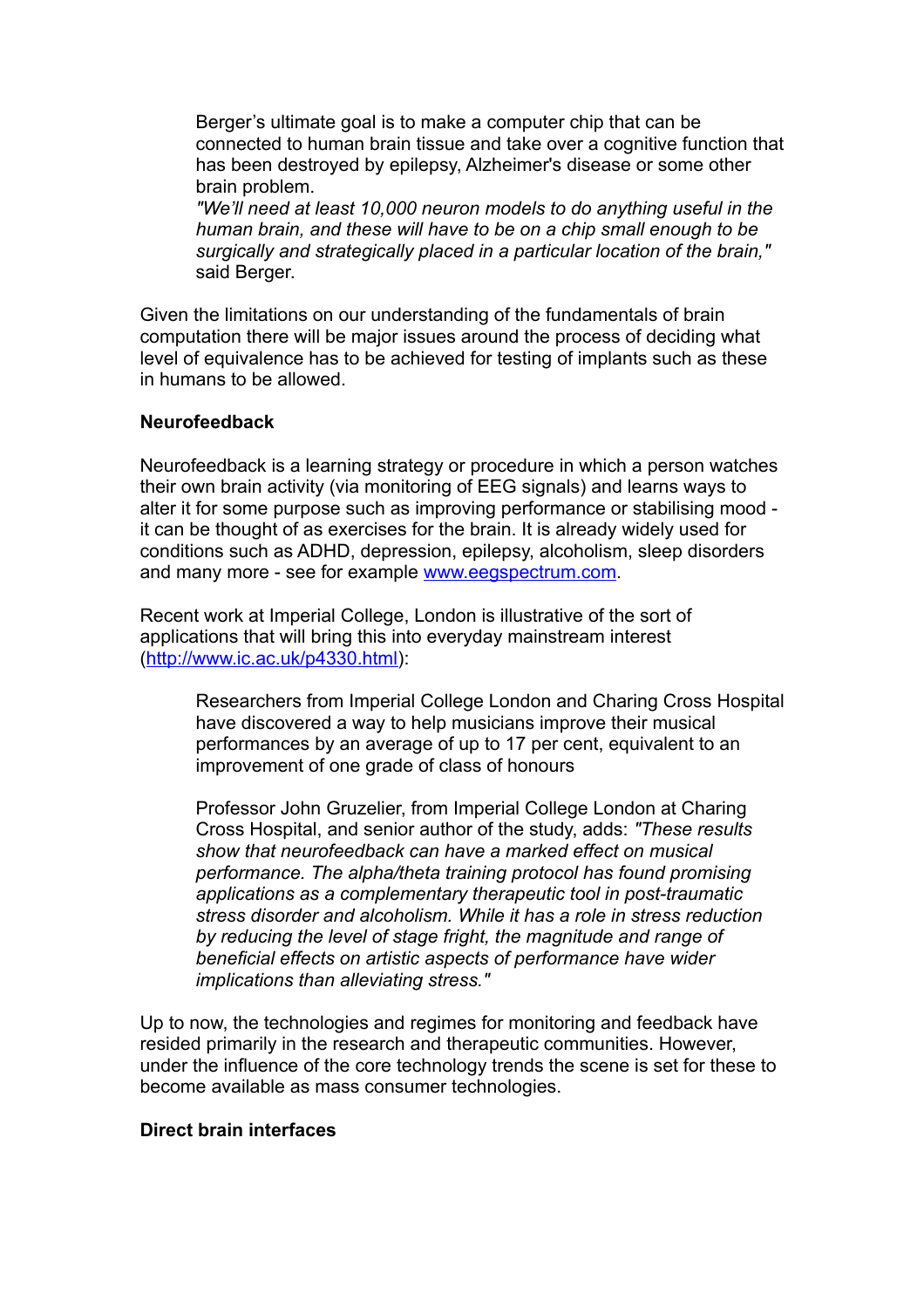There is a high level of interest in helping paralysed people to use conscious control of their brain states to drive assistive technologies such as entering commands to a computer or controlling a wheelchair. This is proving very hard to do, but we might reasonably expect that as we gain a much more precise understanding of the brain's architecture that we will be able to home in on correlates of particular brain functions that are under conscious control.

#### **Closing the Loop**

As neuroprosthetics, neurofeedback, and direct brain control develop then there will be increasing opportunities to 'close the loop'. A new generation of cognitive prosthetics will then emerge in which individuals engage with sophisticated real time feedback to influence their own body and brain performance through assistive technology. See for example:

Some of the more than 15 million Americans who have diabetes may soon use NASA virtual reality technology as a new treatment in the self-management of the disease.

Preliminary observations show that NASA's artificial-vision technology can help patients at risk for nerve damage associated with diabetes to visualize and control blood flow to their arms and legs. This application, which comes from several years of research aimed at enhancing aviation safety, combines two technologies: sensors to measure the body's reactions and powerful computer graphics to turn those measurements into a 3-D virtual environment.

The graphics technologies are used in research with cockpit artificialvision systems to help pilots see in low- or no-visibility situations, and as data-visualization tools to help designers study air-flow patterns around new aircraft shapes. In this fall's studies, diabetes patients will wear a 3-D virtual-reality headset to visualize the contraction and expansion of their own blood vessels.

Using self-management, or biofeedback methods -- including changes in breathing and muscle flexing -- the patients will increase blood flow, which will be measured through sensors attached to their fingertips. The system uses skin-surface pulse and temperature measurements to create a computer-generated image of what is actually happening to blood vessels under the skin. Just as pilots use artificial vision to "see" into bad weather, patients will use this virtual reality device to see beneath their skin.

#### **Assisted cognition**

The previous sections have considered cognitive systems that involve the engagement of technology in new ways with our nervous systems. However, just as much might be achieved by the use of computing in what might be regarded as the culturally more conventional form of 'things that make us smart ' (Norman, Things That Make us Smart, 1993, Perseus Publishing).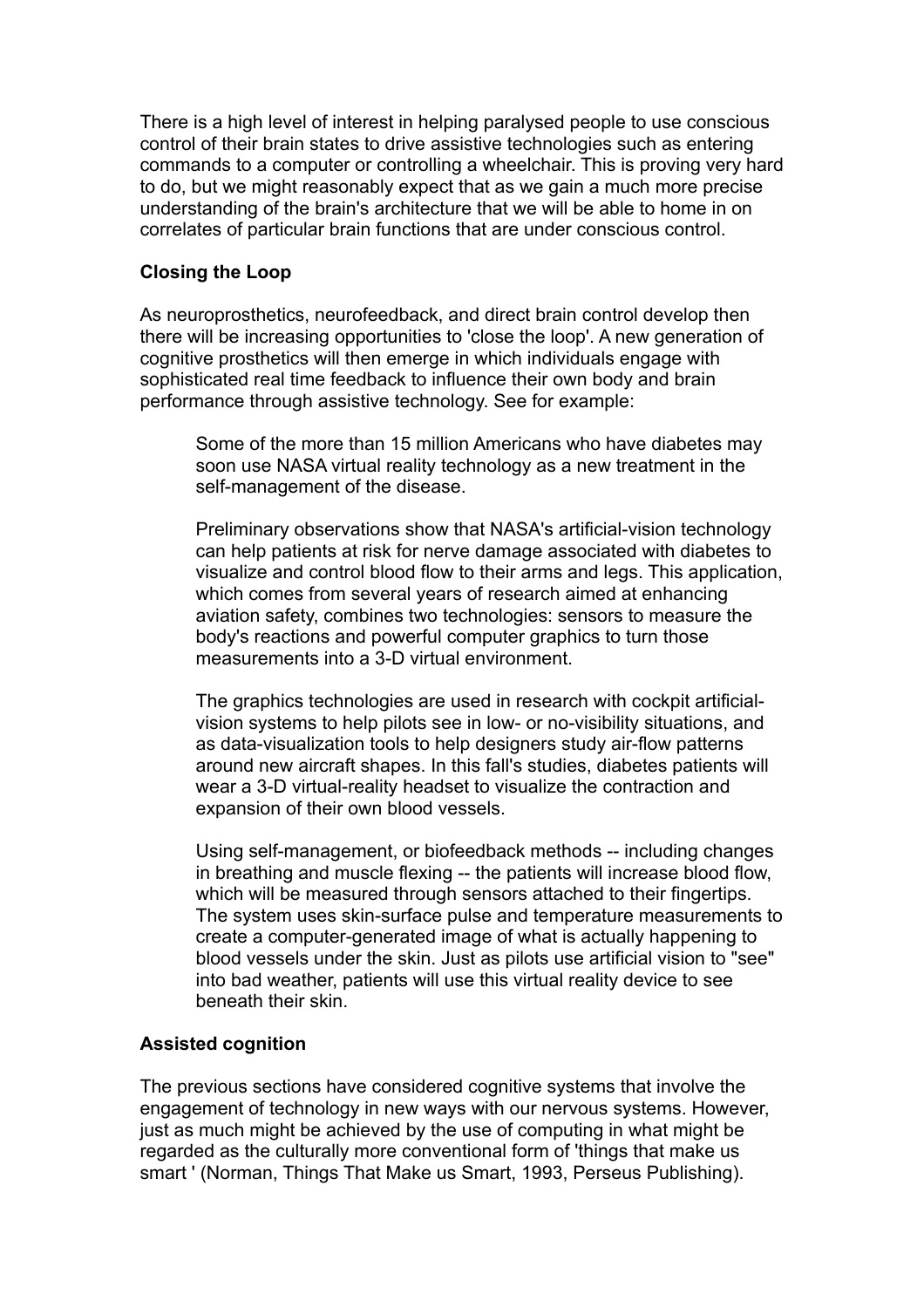This field does not have a single name or focus, but is variously called cognitive prosthetics, interactive cognition, assisted cognition, distributed cognition. The common research foundation is a concern to use evidencebased approaches to understand how humans use the things around them as part of their cognitive processes.

This is a very important difference in perspective from the sort of laboratory studies of brain performance that dominate the brain science agenda, since it studies directly how the things in our environment support our ability to perform specific functions. The big expansion of possibilities that is on the horizon comes from the trends covered in the section on the ambient web and personal digital environment. The effect of these for assisted cognition arise from capabilities such as:

- Assistive systems will be able to have very fine grain, real time information about an individual - where they are, how they are moving, their physical and brain states etc;
- The environment can be 'smart' in all sorts of ways to offer the right information or intervention at the right moment, in the right place;
- The assistive system can learn patterns of behaviour and use these to support routines, spot potential problems, and raise alarms under unexpected conditions.
- An individual can be connected to the whole on-line world, to offer both augmented processing to their mobile prosthetics, and to other people who can be involved in a wide variety of assistive roles.

At the moment, the main investment in pervasive computing is driven more by commercial interests in such areas as entertainment and on-line commerce, but it would be of great benefit to society to direct these same resources to the rapidly growing care requirements of the aging population. There are a number of researchers beginning to look specifically at how the problems of Alzheimer's sufferers might be tackled by assisted cognition - see for example [http://www.cs.washington.edu/assistcog/](http://www.foresight.gov.uk/OurWork/CompletedProjects/Cognitive/Docs/6_Health.asp)

Recently, researchers at Intel in the US have taken the lead in establishing a broad initiative that includes such work [\(http://www.agingtech.org/.](http://www.foresight.gov.uk/OurWork/CompletedProjects/Cognitive/Docs/6_Health.asp)) In the keynote address at the conference that launched the initiative the following example is given of the sort of system that is being researched:

*…we built a prototype system in our lab to prompt and assist someone to fix a cup of tea and to monitor her or his progress of that activity over time. Using "mote" technology--a small plug-and-play processor and wireless transmitter from our [Intel Research Berkeley lab-](http://www.foresight.gov.uk/OurWork/CompletedProjects/Cognitive/Docs/6_Health.asp)-we have plugged in five kinds of sensors: 1) motion sensors for activity detection; 2) pressure sensors in chairs to know whether someone is sitting; 3) switches to know when drawers, cabinets, or objects in the kitchen have been moved; 4) RFID antennas situated between the family room and the kitchen to identify small tags placed in peoples' shoes; and 5) an IR-tracking camera that detects whether a badgewearing "patient" has fallen. All the real-time data travels through the motes' wireless network back into a host PC for processing, prioritization, and communication.*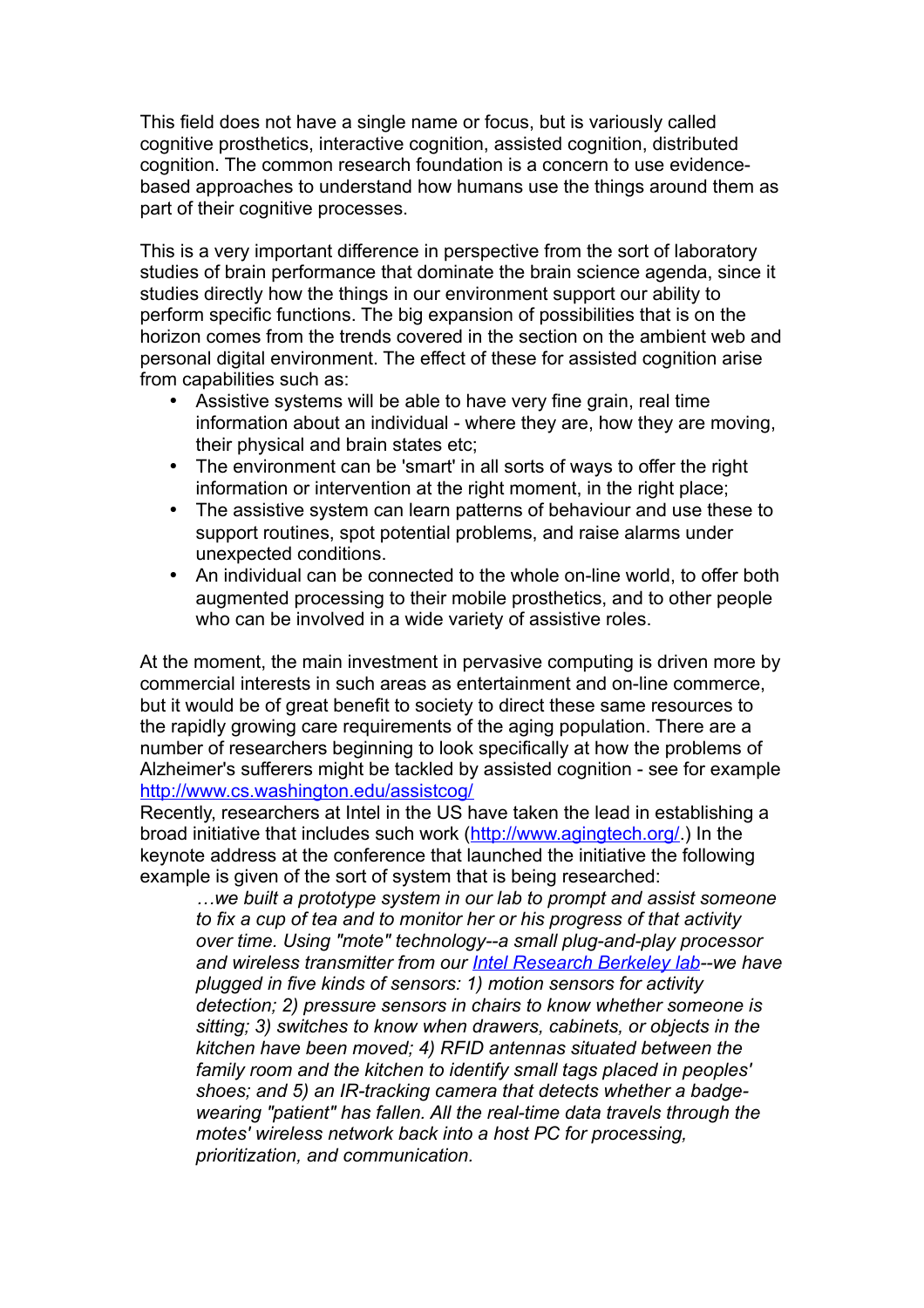It is reasonable to assume that there will be a very rapid growth in this segment, and that a particularly important opportunity will arise from supporting independence via sophisticated tele-care. Just as people carry emergency alarms, we can expect people to sign up for systems that allow them to be monitored and assisted in all sorts of ways. Many issues of privacy and control will naturally arise.

#### **Assistive Robotics**

Robotics is set to become a key driver of prosthetic technology because there is intrinsic scientific, technological and commercial interest in giving autonomous machines the sensory, movement and control capabilities enjoyed by humans and animals. As these technologies progress to within the size and weight range that matches humans then they become available for assistive functions. See for example, the MIT Leg Lab and its spin out commercial ventures:

However, the very high costs of these technologies means that for the immediate future the drive to development is coming from the military potential of exoskeletons. DARPA has been promoting research in this area for several years. (see military section).

It is reasonable to suppose that over the next 20 years these technologies will come within range of mainstream use with consequent issues:

- As costs spiral for new mechanical assistive technologies for the disabled how will the national health system respond - what will happen when instead of crutches, those with injuries need an expensive exoskeleton? Will it be a two-tier world where those who can afford the equivalent of a new car enjoy functional mobility while others are literally left behind?
- Amplification technology, deployed first for the military to increase survivability and power will be quickly adopted for industrial applications, sports, and crime - how will their use be controlled?
- Neural interfaces will bring the use of these technologies into increasingly natural relationship with their owners.
- Will some people choose permanent augmentation as a lifestyle choice?
- Costs and availability of these technologies is bound to emerge as a major concern of public policy. New cost/value assessments will be needed as it becomes possible to make radical shifts in care patterns. Will the rich provide the leading edge of adoption and the market take care of the rest? The UK lacks the diversity of funding sources that is characteristic of the US and speeds the diffusion of such new technologies - should the UK try to match the US in this way?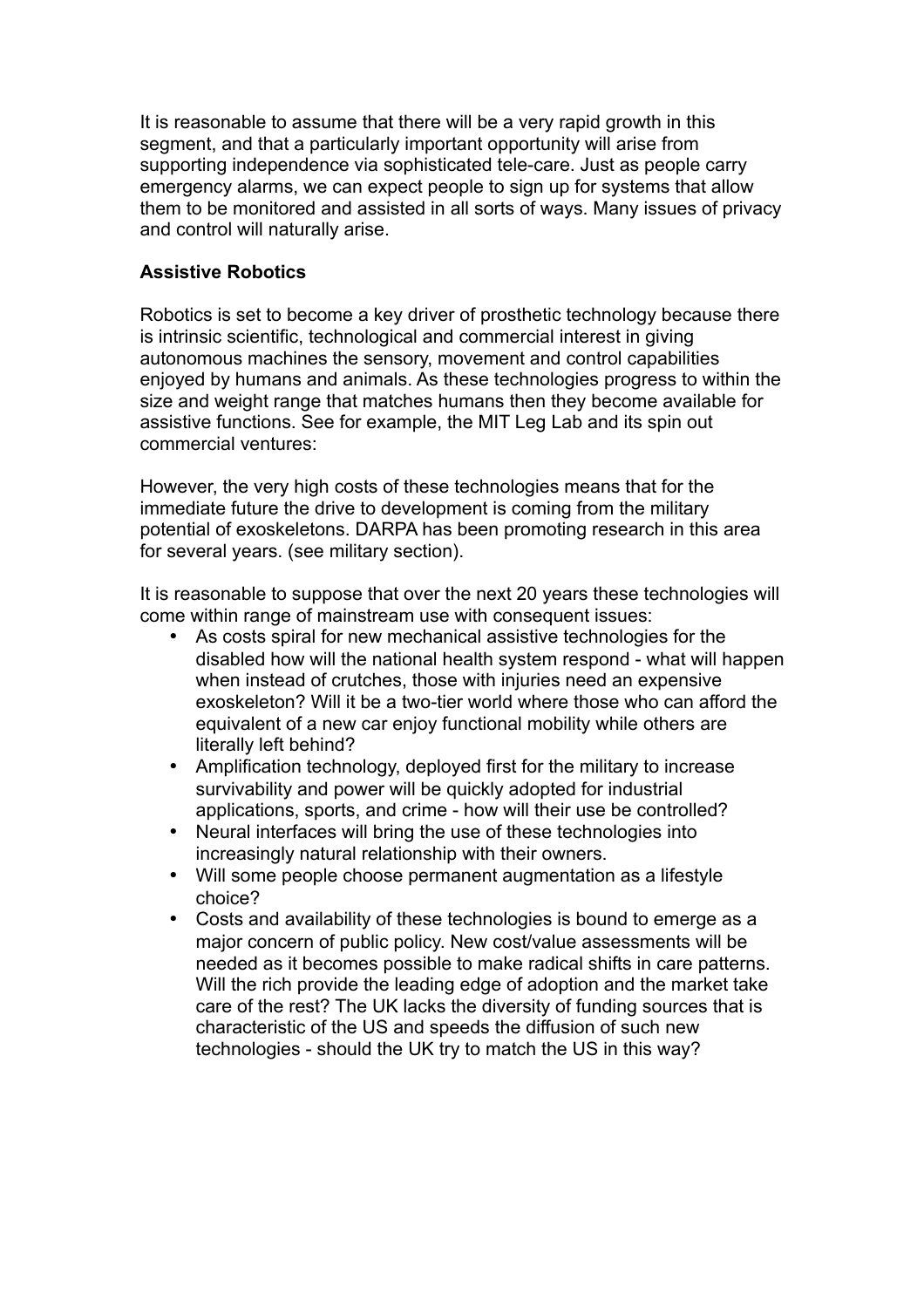### **Transport**

Humans did not evolve to drive vehicles safely, at high speed, in conditions of high congestion and poor visibility on motorways or in busy city streets, so it is not surprising that when they do a lot of accidents happen.

Today nearly all the intelligence involved in controlling a vehicle is in the human behind the wheel, but this will change rapidly in the future. Today we are accustomed to the idea that ABS can help us operate our car more safely in a crisis - in the future we are likely to be handing over a lot more control. Car manufacturers are already researching advanced forms of vehicle control and driver assistance that will radically change how we drive.

Video cameras record the surroundings from the perspective of the driver, while clever and extremely fast image-processing software makes it possible to identify vehicles, pedestrians, road signs, traffic lights and road markings reliably and also to monitor moving objects. All of this is necessary if drivers are to be warned of dangers before they actually recognize them

The Distronic automatic distance cruise control system is already available in Mercedes-Benz models. It relieves the driver of routine tasks in dense lines of traffic by automatically controlling the distance to the vehicle ahead - within the limits of the system's capabilities. The functionality of this assistance system can be extended in a variety of ways. For example, researchers at DaimlerChrysler are working on improving Distronic by means of data exchange between vehicles

This is how it will work: If a car travelling far ahead on a highway has to slow down, it will forward the data on the magnitude of its braking deceleration to the vehicles behind it. The cruise control system will use this signal to reduce the speed of its vehicle and increase the distance to the car directly ahead as a precaution - even if the latter isn't braking yet. The assistance system will thus permit "foresighted driving" and ensure that a dangerous situation never arises in the first place.

[www.daimlerchrysler.com](http://www.foresight.gov.uk/OurWork/CompletedProjects/Cognitive/Docs/7_Transport.asp)

Even when humans are experienced drivers they have very little opportunity to learn how to control a vehicle under demanding crash conditions, so they do not get the benefit of learning that is available to artificial systems. As experience with artificial control systems accumulates, then they will have the advantage over humans that control algorithms can be learned and tuned over millions of hours of simulated and real driving. It can surely only be a matter of time before we start to prefer automated control to the human variety for a growing number of situations.

Consider the sort of issue this will raise in the following scenario. Cars can be conceived as (semi)-autonomous intelligent agents, that need to create emergent safe behaviour between them. Imagine a motorway in 20 years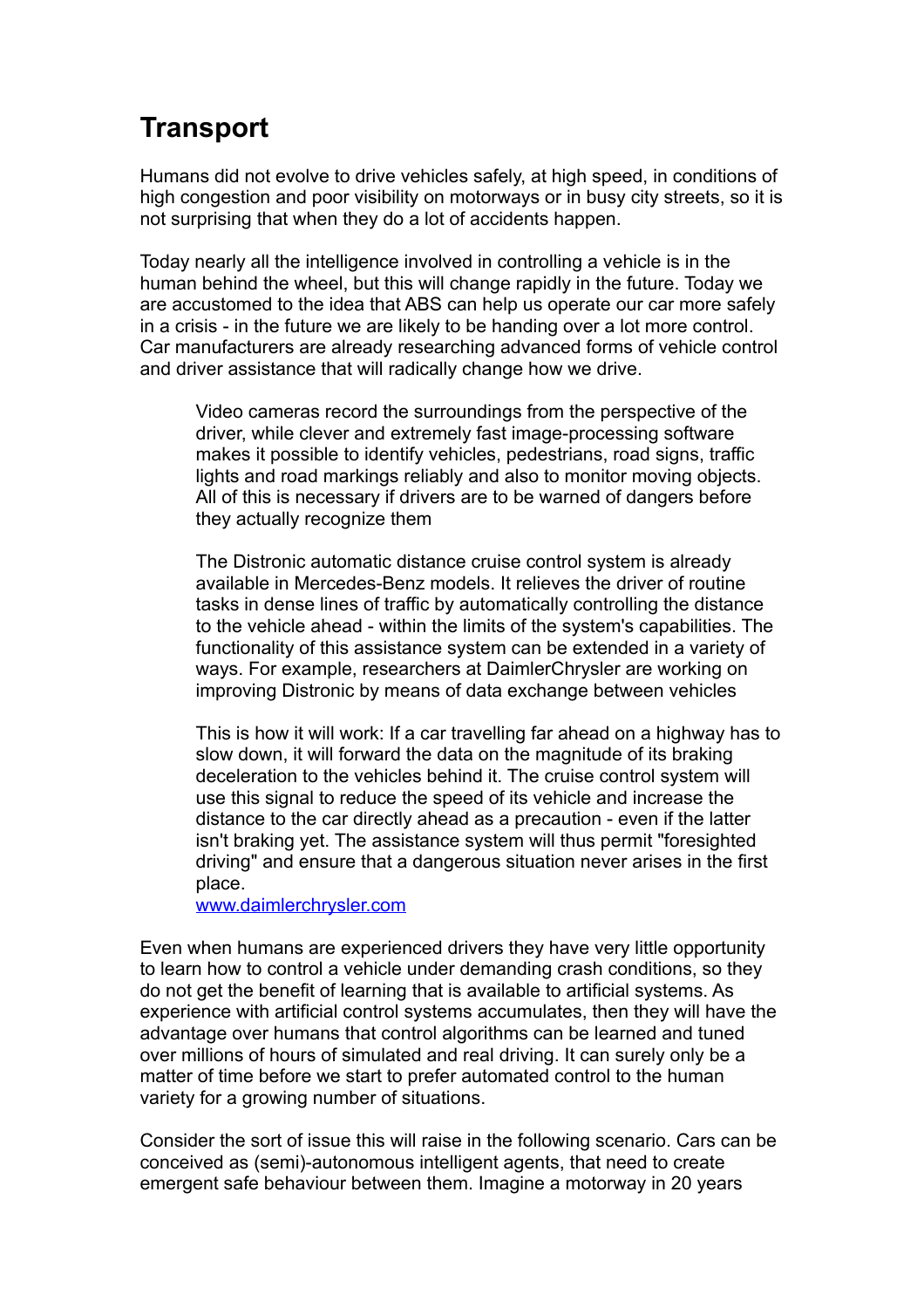time, when an accident is emerging on the motorway. All the approaching cars are immediately aware of it and start to communicate with each other to bring themselves collectively to a halt in safety - they have a much better chance of achieving this than the drivers could unaided. However, in optimising the overall outcome the collective behaviour of the system may produce a worse outcome for one of the drivers than they would have experienced unaided. This is a familiar moral dilemma in crisis management - does one suffer avoidably for the sake of safety for the many?

Even without having to tackle such dilemmas, we will face many issues of investment and risk management. Once it becomes obvious that major reductions in accidents can be achieved by much more capable control systems for identifying hazards and controlling the vehicle there will be a major issue of the rate of deployment of such technologies - just as there is on the railways today.

Testing, responsibility, and accountability will all have to be radically rethought. What will it mean to take your driving test on a vehicle that is more competent than you are under many circumstances? Will cars limit your ability to control them to the expertise level you have built up through actual driving? How will this personal level of expertise be encoded and communicated to the vehicle? How will insurers handle this? Who is responsible for the assuring the collective behaviour of multiple vehicles?

Looking to the further future, are we heading towards the time when human driving will become a form of extreme sport to be allowed only within controlled areas? At the very least, we will surely insist on drastically reducing the scope of human control under many conditions.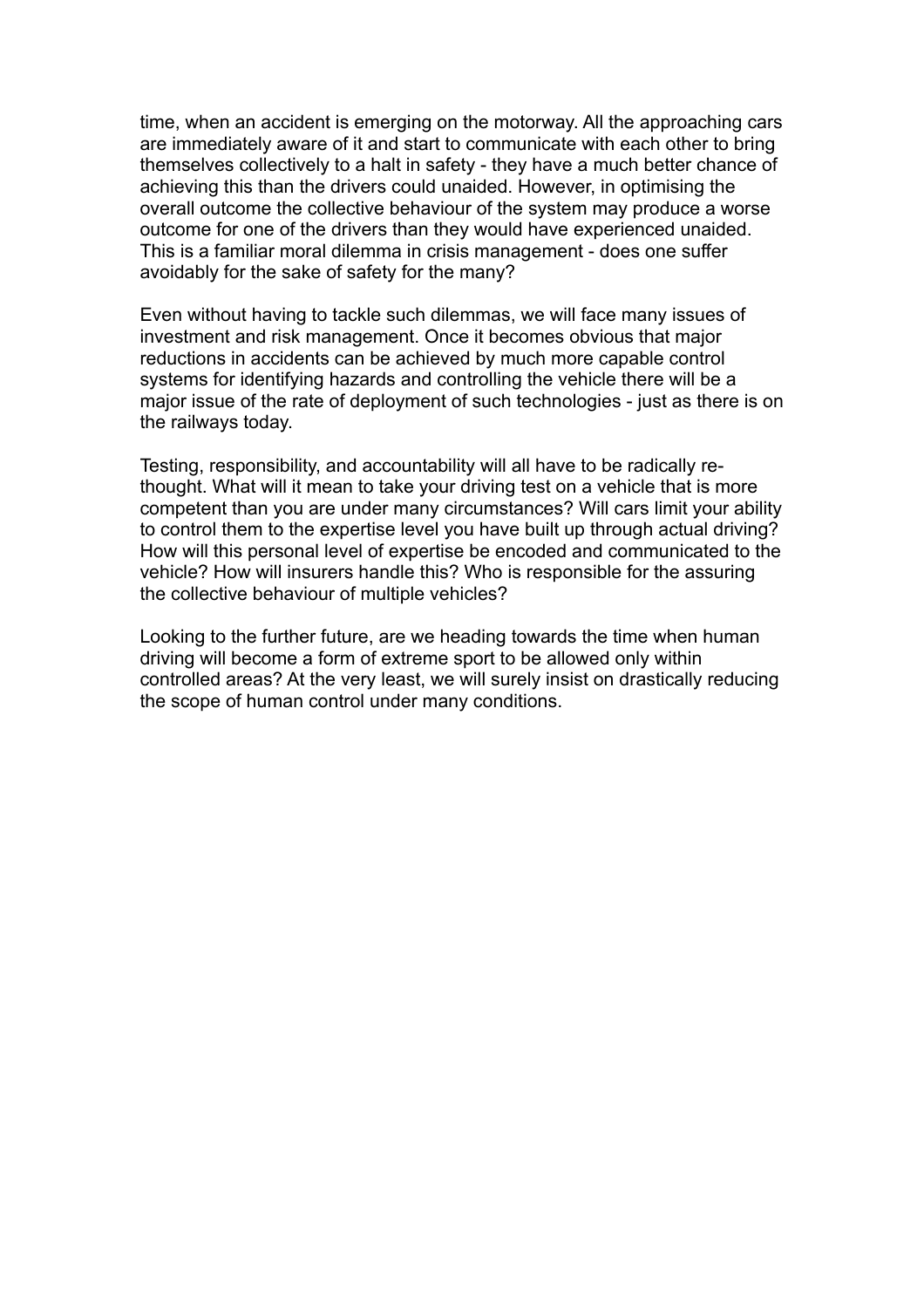### **Sociable Technologies: Arts, Entertainment and Companions**

*"I have come to the conclusion that if we want computers to be genuinely intelligent, to adapt to us, and to interact naturally with us, then they will need the ability to recognize and express emotions, to have emotions, to have what has come to be called "emotional intelligence"*

Rosalind Picard, Affective Computing MIT Press, 1997

*"Replacing human contact [with a machine] is an awful idea. But some people have no contact [with caregivers] at all. If the choice is going to a nursing home or staying at home with a robot, we think people will choose the robot."*

Sebastian Thrun, Assistant Professor of Computer Science, Carnegie Mellon University.

*"Aibo [Sony's household entertainment robot] is better than a real dog. It won't do dangerous things, and it won't betray you.*  $\hat{a} \in \mathcal{A}$ *lso, it won't die suddenly and make you feel very sad.'" A thirty-two year women on the experience of playing with AIBO.*

*Consider the response to the question "Is the Furby alive?" . Jen (age 9) : I really like to take care of it. So, I guess it is alive, but it doesn't need to really eat, so it is as alive as you can be if you don't eat. A Furby is like an owl. But it is more alive than owl because it knows more and you can talk to it. But it needs batteries so it is not an animal. It's not like an animal kind of alive.*

*My daughter upon seeing a jellyfish in the Mediterranean said, "look Mommy, a jellyfish, it looks so realistic!" Likewise, visitors to Disney's Animal Kingdom in Orlando have complained that the biological animals that populated the theme part were not "realistic" compared to the animatronic creatures across the way at Disneyworld."*

Sherry Turkle, Sociable Technologies: Enhancing Human Performance When the Computer is not a Tool but a Companion, Massachusetts Institute of Technology, in Converging Technologies for Improving Human Performance (Ibid)

Matsushita Electric announced its entry into the "pet" robot market on Wednesday with Tama, a robotic cat designed to be a conversation partner for elderly people.

Unlike other robotic pets, like Tiger Electronic's Furby or Sony's Entertainment Robot, the catlike Tama will have more than just entertainment value, offering companionship and a variety of other services to the aged, said Matsushita.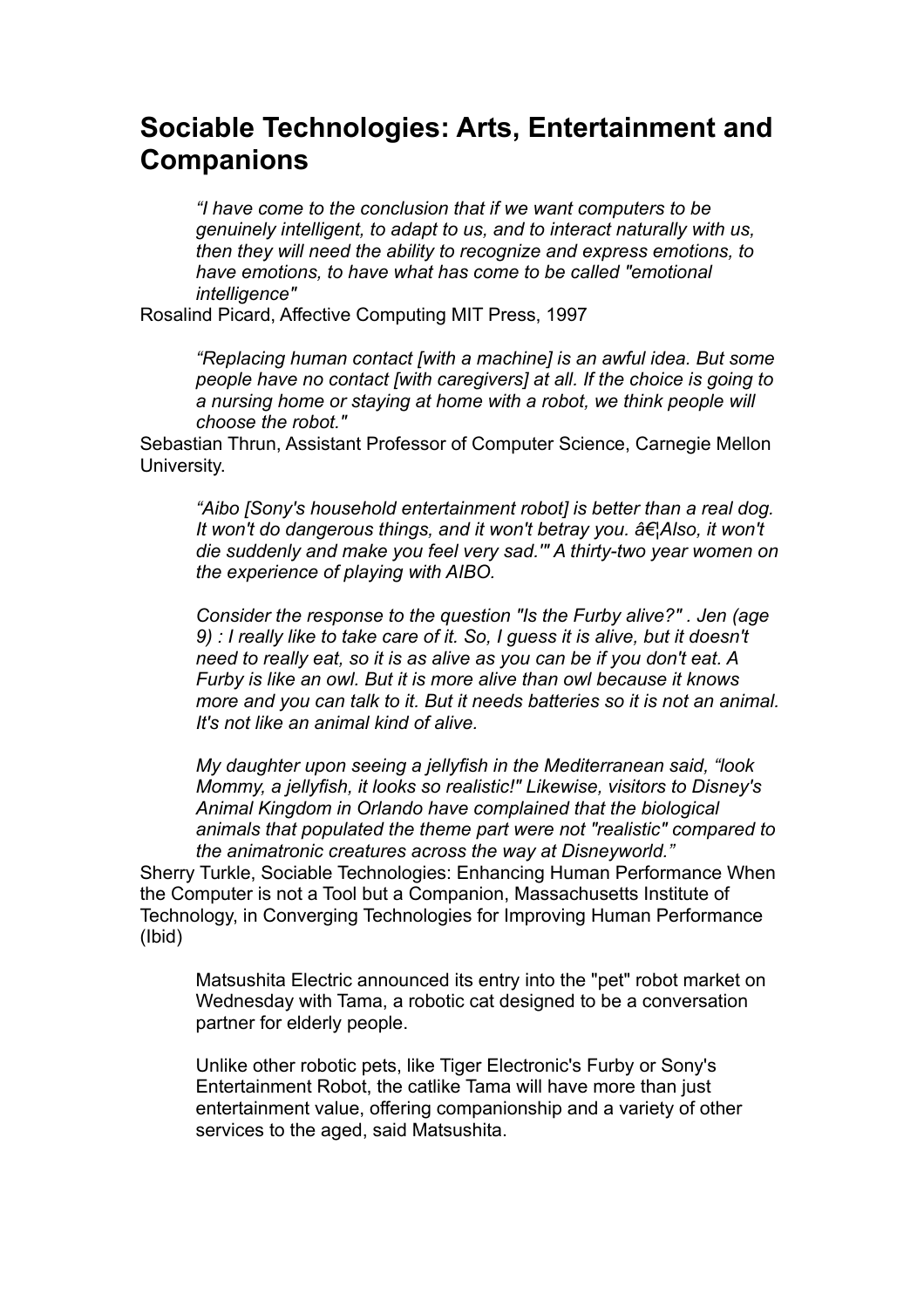"*The idea [behind Tama] is animal therapy,"* said Kuniichi Ozawa, General Manager of Matsushita Electric's Health and Medical Business Promotion Office*. "A network system will enable the pets to speak to the elderly in a natural way, especially to people who are living alone, and this will make them more comfortable."*

Tama can be connected via cell phone or ISDN line to a network system center, allowing health or social workers to send local news, medical information, and encouraging messages to elderly people. Michael Drexler, IDG News Service Wednesday, March 24, 1999

People have a natural tendency to attribute human personality characteristics to things, and the explicit design of such characteristics is now a mainstream activity of games, interactive media, and the broader field known as affective computing. The field of toys and entertainment provides a strong driver for this area because questions of scientific authenticity of machine emotions are put on one side in preference for creating a particular experience - how it 'works', is less important than whether the 'right' effect is produced.

This understanding of affective computing is becoming particularly powerful in its effect because it is happening alongside rapid progress in the related areas of:

- Virtual reality modelling
- Virtual reality physical immersive interfaces
- Multi agent simulation
- Humanoid and animatronics robotics

Taken together these bring technology into a rich variety of everyday situations and will vastly expand the ways in which we might find ourselves spending time relating to technology rather than to people. On the positive side, there is certainly a case to me made that there are many situations where the patience and responsiveness of artificial systems used alongside human relations will be a big step forward in managing the complexity and stress of life. However, looking for issues, there are plenty of areas that will be controversial:

- Debates about the influence of media over behaviour will surely become much more intense when the media have properties of profound emotional engagement which further blur the boundary between real and simulated reality;
- As commercial concerns play an ever bigger role in delivering the experiences that make up everyday life for many people, there will be many issues of how 'normal' human responses are being manipulated for commercial gain;
- There have been recent reports of schools having to deal with children who have spent so much time watching television rather than having real interactions that they lack important social and conversational skills for learning - will the next generation of relational media make this situation better or worse?
- How might the trade in affective computing develop? People already hack their Furby and Aibo toys, trade with one another for expert levels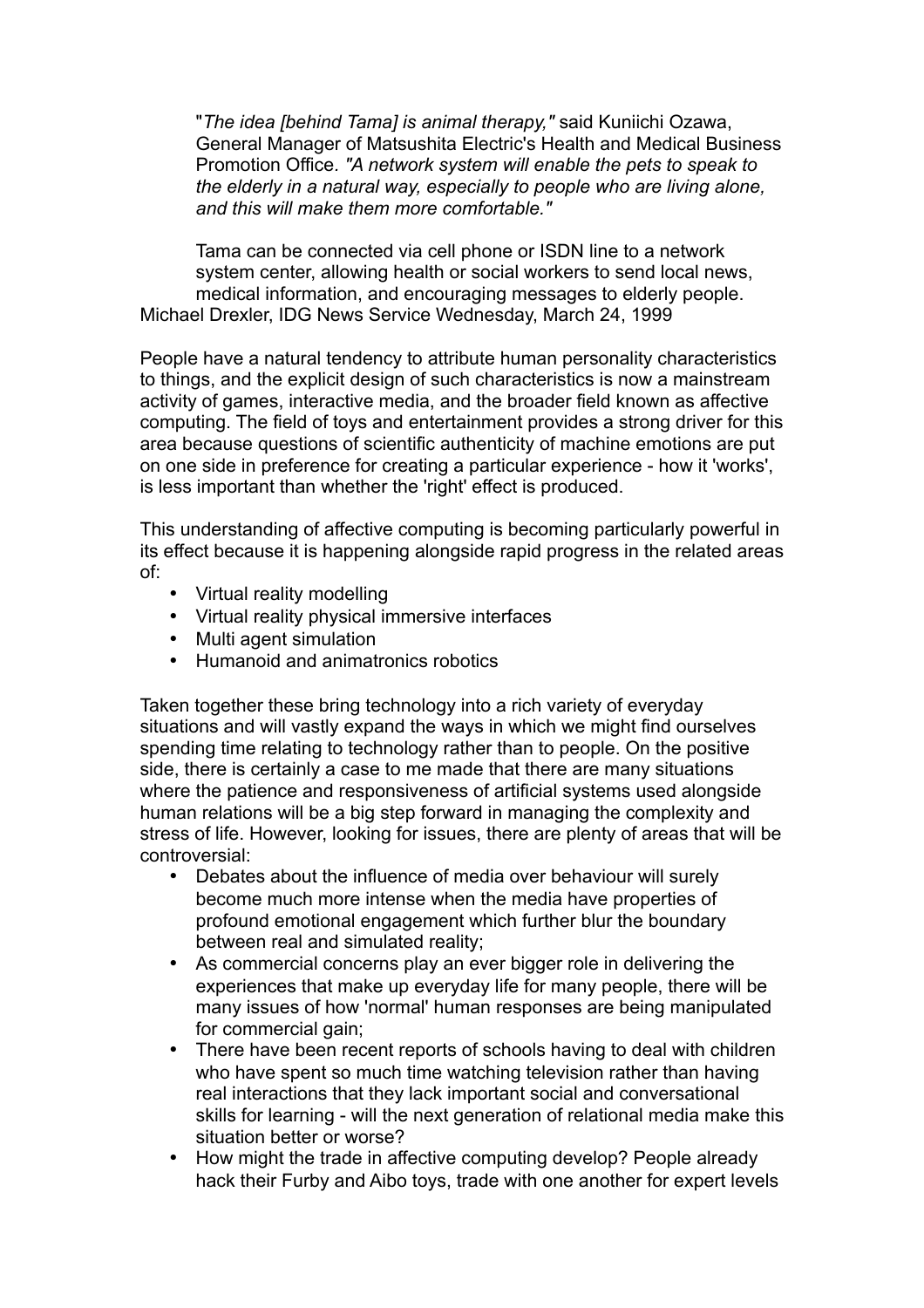of game agents etc. Presumably this will grow explosively, and there will be all sorts of unusual virtual agents out there that you might not want your children playing with.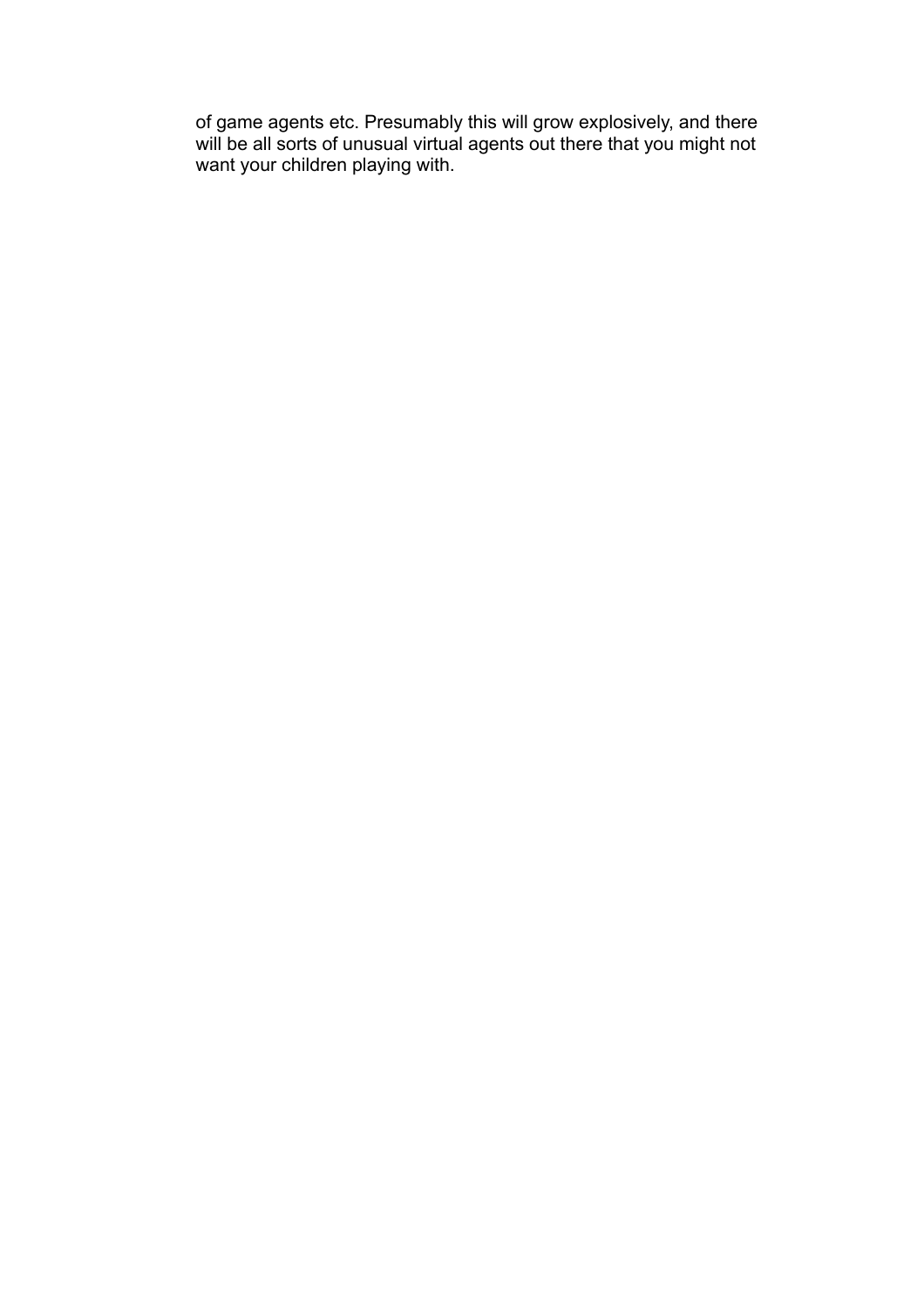### **Education**

Even more than the other domain sections in this report, this one requires the caveat that it has not had the input and treatment it needs - the notes here are just intended as preliminary to such a discussion.

There are two broad classes of impact to consider. The first will come from our understanding of the process of learning and the role it plays in developing the performance of natural and artificial cognitive systems - just why it is that certain things should be wired in and others should be learned through exposure to the environment, how learning actually happens, and how to improve it. The second area will be in way that many tasks come to be conceived as a symbiosis between a human and machine, with consequent changes in how we train and assess people. A few examples:

- Tutoring systems will become much more powerful assistants in the teaching and testing process as they are built around detailed models of learning, with abilities to diagnose specific barriers and developing coaching routines around them; perhaps we will have to replace many exams with the reverse Turing test - you are only considered to know a topic if you can convince the computer that you do;
- As discussed under neurofeedback in an earlier section, we will have much more sophisticated ways to understand our own performance and how to bring our minds into optimal performance for different types of task; when the difference in performance that can be achieved is measured in whole grades there will be demands for pervasive adoption, with consequent major issues of safety, validation of techniques etc;
- As cognitive systems and prosthetics grow in capability and are available 'always on' we will have to change our notion of human performance. Just as driving performance does not exist outside the context of cars and roads, so perhaps cognitive performance on many sorts of tasks will be inseparable from the cognitive prosthetics and systems we use to undertake them. For example, we are likely to get used to 'seeing' all the relevant information for the task at hand through augmented reality, and drawing on many forms of assistance. Part of our education will consist in building up our own systems and we will need radically different notions of assessment to cope with this symbiotic world.

There is of course a third type of impact, which is the need to educate people to understand these emerging technologies of cognitive systems. The challenge of undertaking the Cognitive Systems Foresight project is a good indicator of how thinly the expertise is spread.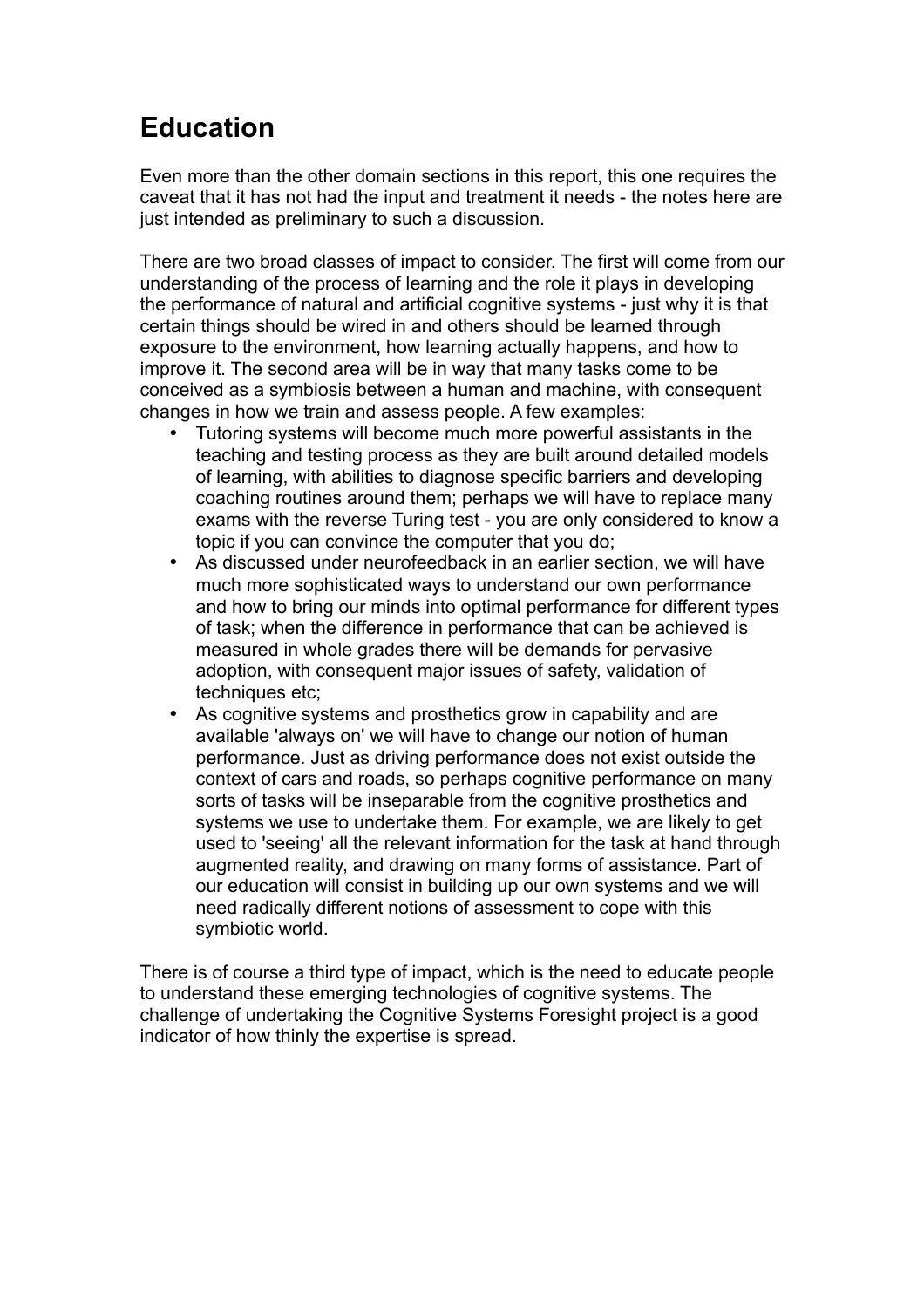### **Military**

It is not the intent here to attempt a survey of the impact of cognitive systems on military capabilities, but rather to highlight a few areas under two main headings: where there is likely to be strong 'common cause' between military goals and wider civilian impact - just as previous generations of military research have led to the pervasive availability of the Internet and GPS; and cases where military systems might provide the domain for tackling new issues raised by the deployment of cognitive systems more broadly e.g. issues of machine autonomy.

The following topics are illustrative of these relationships.

#### **Exoskeletons**

The Defense Advanced Research Projects Agency (DARPA) is soliciting innovative research proposals on Exoskeletons for Human Performance Augmentation (EHPA). The overall goal of this program is to develop devices and machines that will increase the speed, strength, and endurance of soldiers in combat environments. Projects will lead to self-powered, controllable, wearable exoskeletal devices and/or machines. To meet the challenges set forth, DARPA is soliciting devices and machines that accomplish one or more of the following: 1) assist pack-loaded locomotion, 2) prolong locomotive endurance, 3) increase locomotive speed, 4) augment human strength, and 5) leap extraordinary heights and/or distances. These machines should be anthropomorphic.

#### **Autonomous vehicles**

DARPA intends to conduct a challenge of autonomous ground vehicles between Los Angeles and Las Vegas in March of 2004. A cash award of million will be granted to the team that fields the first vehicle to complete the designated route within a specified time limit. The purpose of the challenge is to leverage American ingenuity to accelerate the development of autonomous vehicle technologies that can be applied to military requirements.

#### **Micro Air Vehicles**

The small speck in the sky approaches in virtual silence, unnoticed by the large gathering of soldiers below. In flight, its tiny size and considerable agility evade all but happenstance recognition. After hovering for a few short seconds, it perches on a fifth floor window sill, observing the flow of men and machines on the streets below. Several kilometres away, the platoon leader watches the action on his wrist monitor. He sees his target and sends the signal. The tiny craft swoops down on the vehicle, alighting momentarily on the roof. It senses the trace of a suspected chemical agent and deploys a small tagging device, attaching it to the vehicle. Just seconds later it is back in the sky, vanishing down a narrow alley. Mission accomplished...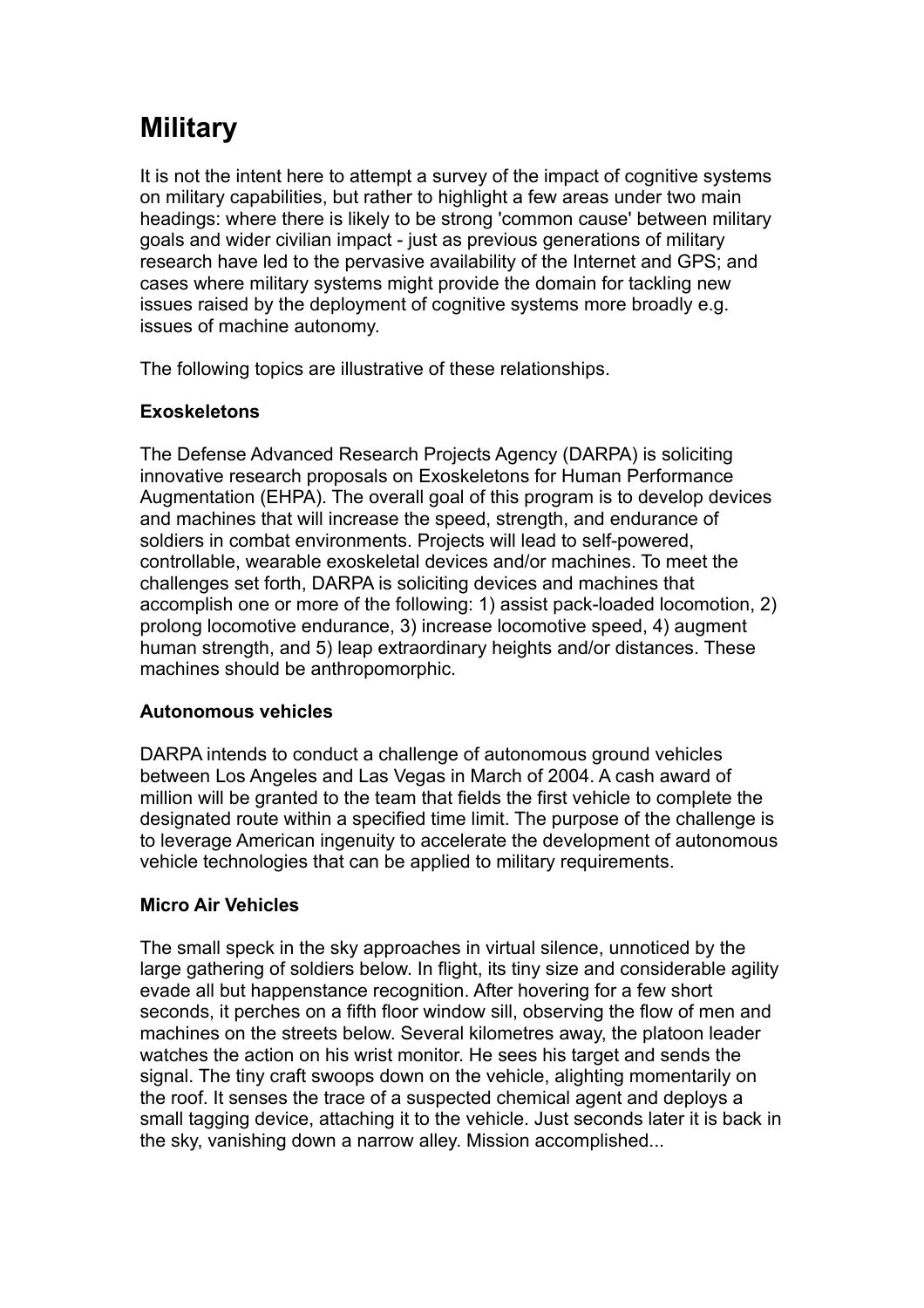Sound like science fiction? This scenario may be closer than you think if success is achieved in the development of a new class of flight vehicles, the Micro Air Vehicles (MAVs), by the Defense Advanced Research Projects Agency (DARPA). The high level of current interest in developing a class of very small flight vehicles is the result of the nearly simultaneous emergence of their technological feasibility and an array of compelling new military needs, especially in urban environments.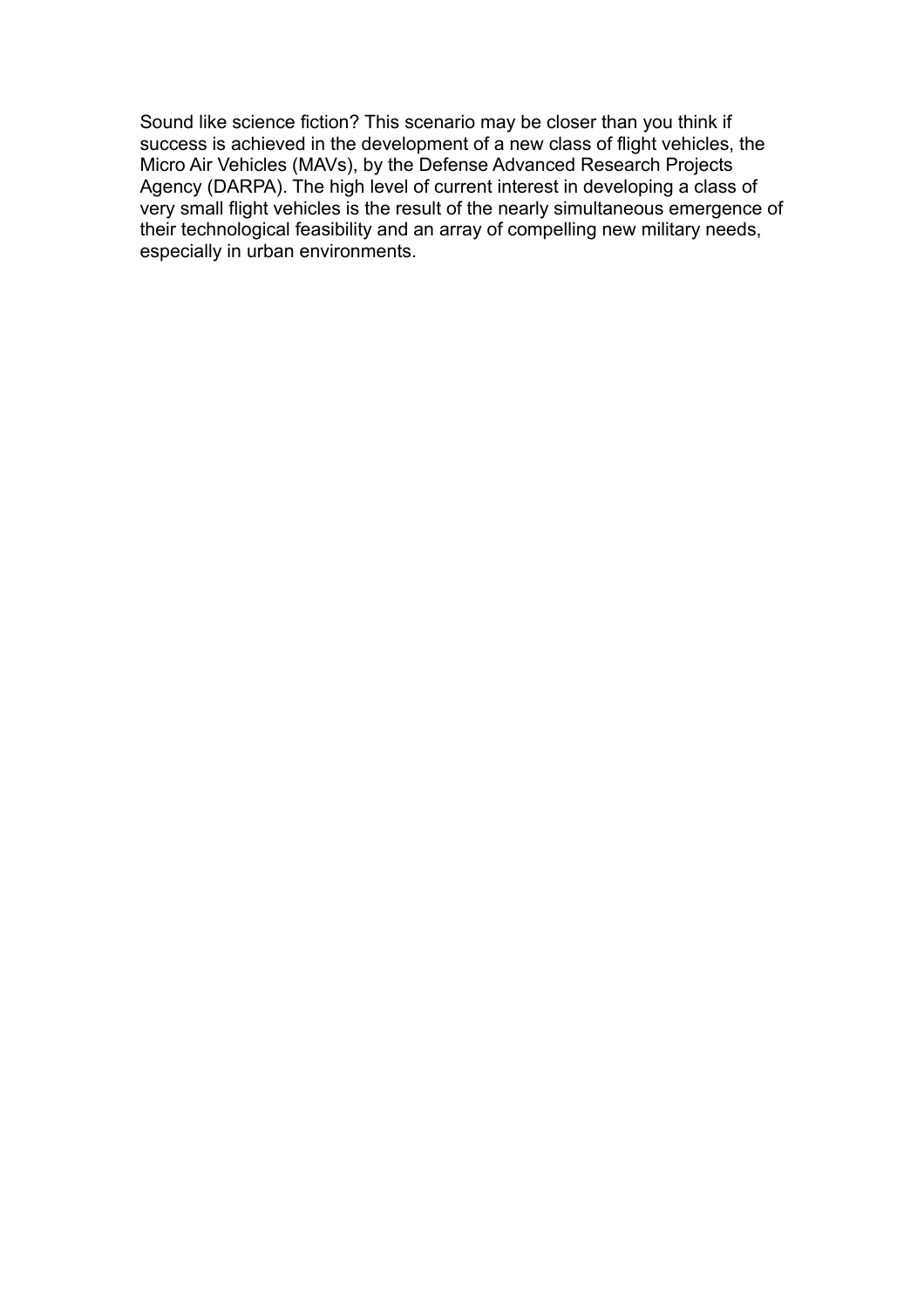## **Part 3 - Wider View**

Each of the areas that have been considered is in the early stages of development. In each there is a sense of gathering pace as the core areas of research and development bring whole classes of cognitive system into view that could not be realistically tackled a few years ago. As a consequence, the overall impact is very hard to see, but we should expect the combined effect to be quite dramatic.

A major resource for discussing the research frontier is the collection of papers in the Converging Technologies for Improving Human Performance: Nanotechnology, Biotechnology, Information Technology and Cognitive Science. NSF/DOC-sponsored Report, 2001:

A key difference between this US initiative and the DTI Cognitive Systems project is the consideration of cognitive science in combination with nanotechnology and biotechnology as well as information technology. This creates a field of impact in which much more ambitious predictions are made about technologies being embedded and pervasive throughout both the manmade world, but also embedded inside humans.

This survey has kept to the conservative side of prediction, firmly rooted in developments that are already visible. However, anyone wanting to enter further into the debate should look at the more visionary end of the spectrum, particularly because it is the ambitious claims and visions that are likely to capture public imagination and provoke reactions. As a single, but representative example, of such visions see the set of essays by Ray Kurzweil - one of figures in the field known for his ambitious predictions [\(www.kurzweilai.net\)](http://www.foresight.gov.uk/OurWork/CompletedProjects/Cognitive/Docs/11_Part_3.asp):

"Experience beamers" will beam their entire flow of sensory experiences as well as the neurological correlates of their emotional reactions out on the Web just as people today beam their bedroom images from their web cams. A popular pastime will be to plug in to someone else's sensory-emotional beam and experience what it's like to be someone else.  $\tilde{A}$  la the plot concept of the move "Being John Malkovich."

As this quote and earlier examples in this report indicate, we must accept that the pursuit of research in cognitive systems will be surrounded by debate in which fact, fiction and ambition will be closely intertwined, and the issues will touch on the very heart of what it means to be human. The report has attempted to show that even staying within the conservative zone of prediction the impact of cognitive systems over the next two decades will be profound and will have far-reaching societal impact:

• The shift to the ambient web, personal digital environment, and pervasive 'smarts' is firmly underway, and means that our lives will become as entwined with digital technology as they are already with electricity;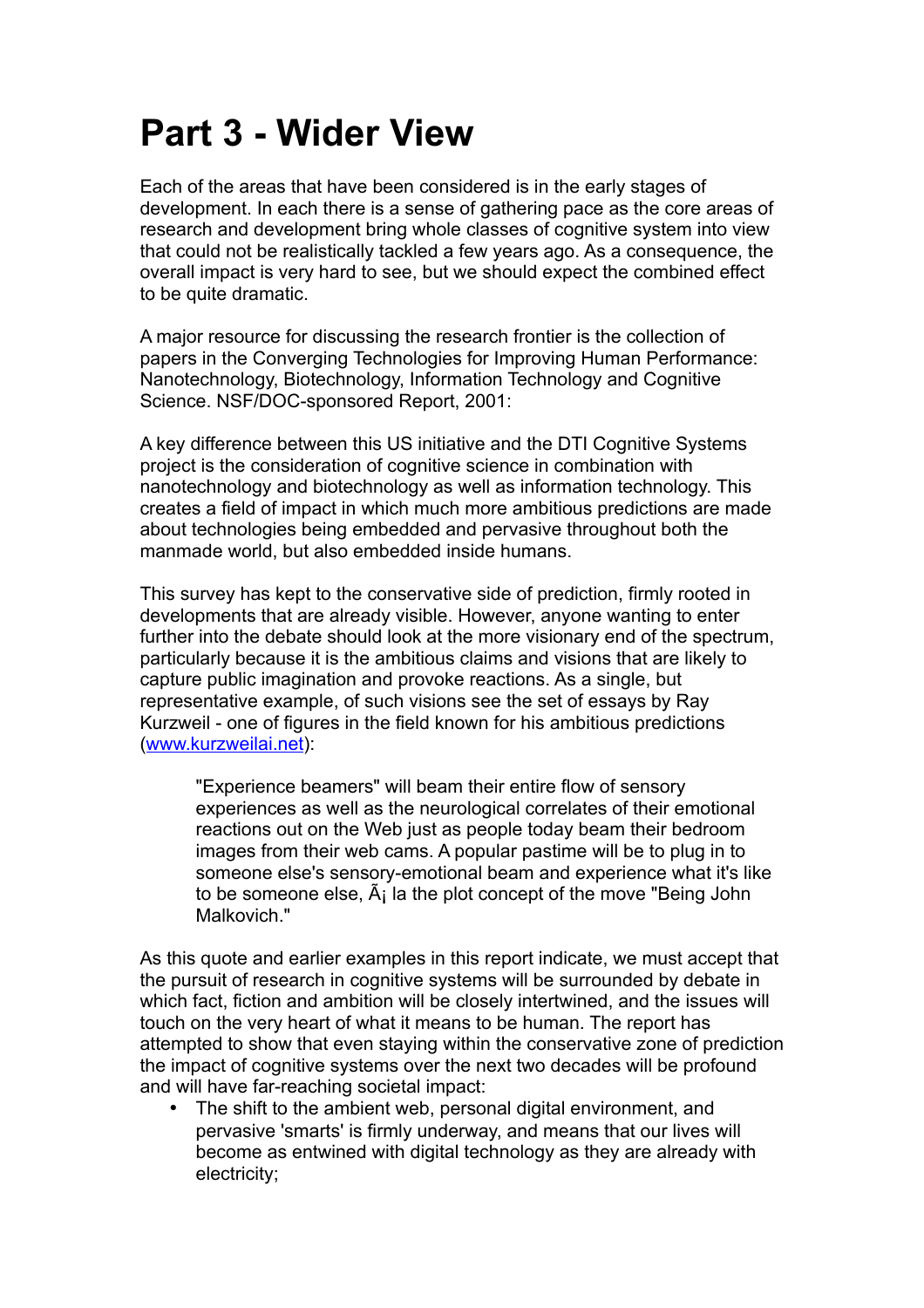- Many of the effects will be slow, but cumulative; it is a commonplace of technology forecasting that predictions often overestimate short-term effects and underestimate long term ones. No-one set out to make cars change the way we live, or energy consumption change the weather;
- Cognitive systems are not a single identifiable class of 'thing', like cars, mobile phones, or the Web - they are the future of systems and will be increasingly what we think pervasive digital technology 'is';

At some point in our evolutionary past humans entered the 'cognitive niche' and fundamentally changed their relationship to the world around them and the rate at which they could develop their culture. The artificial world is about to do the same, with humans as partners in the process - the effects will be equally far reaching. There is no reason to be either utopian or dystopian about the outcome since human nature will not be evolving any faster than it has been, but there is surely a duty on all those working in the field to help inform and guide the widest debate on the choices we will have in every domain of human activity.